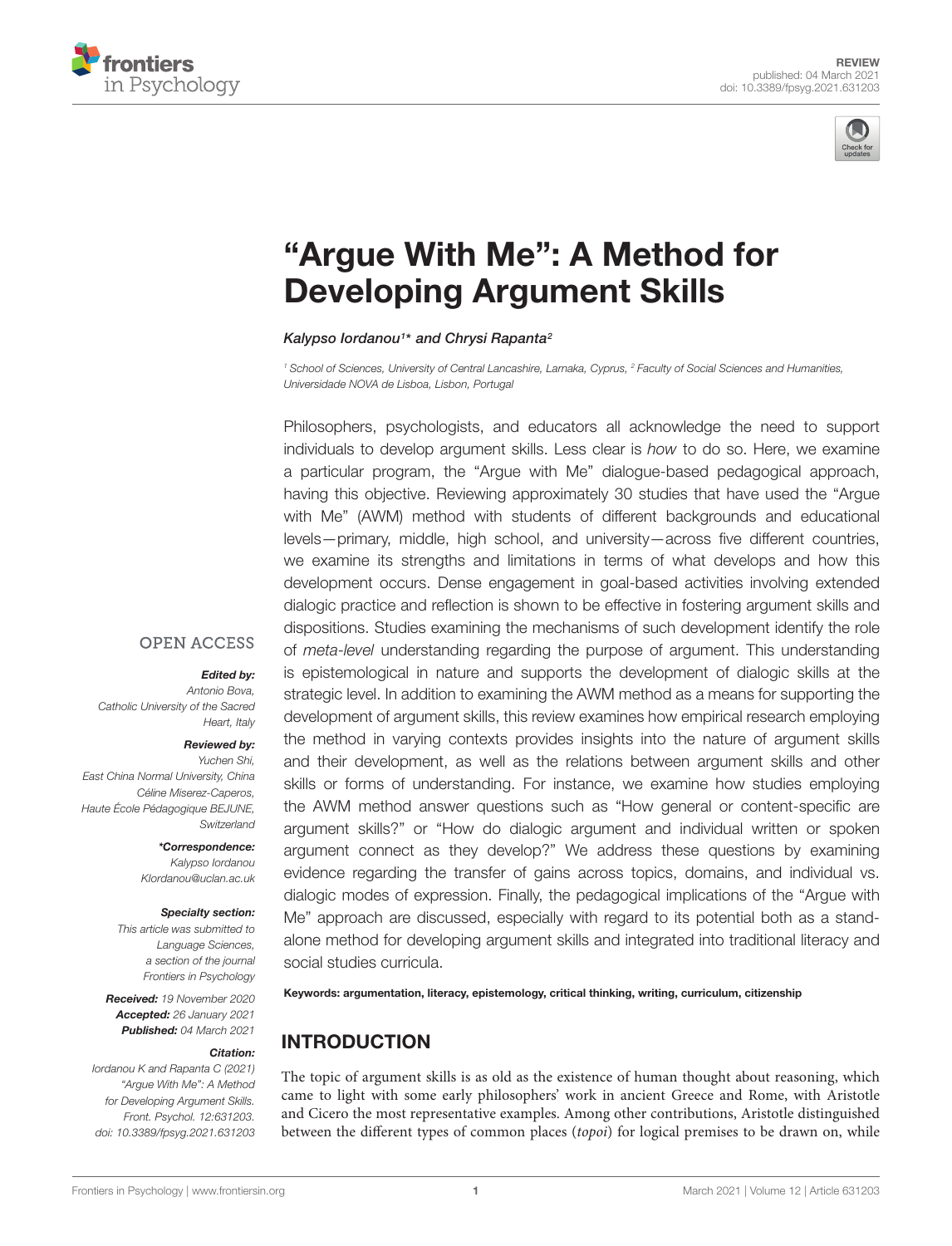Cicero highlighted the indispensable connection between the logical construction of arguments (invenire) and their rhetorical elaboration (orare). The art of dialectics (διαλεκτική) was born and, along with it, the need for methods to ensure the construction of better (more logical and more persuasive) arguments. The need to gain an understanding of the links between logic, rhetoric, reasoning, and cognitive development has been a pressing one since ancient times.

In recent years, there is an increased interest in research on argumentation [\(Nussbaum,](#page-13-0) [2008;](#page-13-0) [Garcia-Mila et al.,](#page-12-0) [2013;](#page-12-0) [Reznitskaya and Gregory,](#page-13-1) [2013;](#page-13-1) [Murphy et al.,](#page-13-2) [2018;](#page-13-2) [Resnick](#page-13-3) [et al.,](#page-13-3) [2018;](#page-13-3) [Larrain et al.,](#page-12-1) [2020\)](#page-12-1). In this article, we focus on the ideas and research data reflected in a particular line of research, the Argue with Me (AWM) approach, to developing argument skills and dispositions developed by Kuhn and colleagues [\(Kuhn et al.,](#page-12-2) [2016a\)](#page-12-2). The need for this theoretical and empirical overview emerges from a current lack of a qualitative synthesis explicitly focusing on studies that have implemented this innovative pedagogical method, on one hand, and an increasing evidence that this method works when it comes to argument skills' development, on the other. One aim was to add to the understanding of what develops and the mechanisms that support this development. In addition, we aimed to identify pedagogical implications as well as directions for current and future research into the still underexplored paths of argument skill development.

The article is structured as follows. Firstly, a synthesis of the major theoretical assumption behind Kuhn's dialogical argumentation pedagogical method will be presented. After this theoretical framing, we will pass to the empirical part of our review, making explicit its concrete questions that guided our analysis of approximately 30 studies implementing the AWM curriculum until today. Conclusions and recommendation emerging from this analysis will be presented at the end.

### THEORETICAL ASSUMPTIONS OF THE ARGUE WITH ME CURRICULUM

Influenced by the twentieth-century psychologist [Billig](#page-12-3) [\(1987\)](#page-12-3) and the argumentation theorist Douglas [Walton](#page-13-4) [\(1989\)](#page-13-4), Kuhn makes the following series of claims.

### Everyday Thinking Is by Nature Argumentative

Rooted in the early origins of informal reasoning, as a form of reasoning aiming at dealing with everyday problems and decisions, there lies the idea that the greatest part of human thinking is about ill-defined issues, and as such, a kind of thinking appropriate for resolving those is necessary. This thinking must focus on assessing, weighing, and using the information available as relevant and adequate to support one's position leaning toward an action or a belief. Many have named this thinking critical thinking, with argument construction and evaluation being one of its main goals. Kuhn, however, takes a step further: combining critical thinking and informal reasoning theories, she claims that a view of thinking as argumentation is necessary, one that

goes beyond a thinking performance using valid arguments and sees argumentation as a main practice path toward the development of skills necessary for citizenship in a democratic society. The idea of argument *as* thinking [\(Kuhn,](#page-12-4) [1992\)](#page-12-4) gained further insights later as a more comprehensive view of a dual relationship between argument as a critical thinking practice leading to more argumentative thinking products translated into better (more reasoned, sophisticated, and weighed) decisions and proposed solutions to everyday problems. Her most recent book titled Building our Best Future: Thinking Critically about Ourselves and Our World [\(Kuhn,](#page-12-5) [2018b\)](#page-12-5), written directly to adolescents, explicitly focuses on the critical thinking practice of argumentative reasoning aiming at the informed decisionmaking and problem-solving practices of adolescents.

# The Argumentative Nature of Thinking Needs Dialogue

[Kuhn](#page-12-4) [\(1992\)](#page-12-4) made the distinction between a rhetorical and a dialogic argument, the former referring to "a course of reasoning aimed at demonstrating the truth or falsehood of something" (American Heritage Dictionary, 1981, cited in [Kuhn,](#page-12-4) [1992,](#page-12-4) p. 157) and the latter referring to an argument in course, meaning between at least two people. The same distinction is described by [O'Keefe](#page-13-5) [\(1992\)](#page-13-5) with the terms argument1 and argument2 types of argument and, later [\(Johnson,](#page-12-6) [2002\)](#page-12-6), as argument-as-product (i.e., something that a person makes) and argument-as-process (i.e., something that a person engages in). Moreover, from an informal logic point of view, the argument structures (i.e., a set of propositions with certain characteristics) manifested within arguments-as-products, or rhetorical arguments, presuppose the process of argumentation within which they are produced [\(Johnson,](#page-12-6) [2002\)](#page-12-6), i.e., the argument-as-process in which they emerge. In other words, rhetorical arguments are necessarily dialogic, in a twofold sense: (a) as part of their structure, as any reasoned argument at least implies an opposite or alternative viewpoint; otherwise, it would be a mere inference or reasoning, without an argument notion expressed within (for a distinction between argument and reasoning, see [Walton,](#page-13-6) [1990\)](#page-13-6), and (b) as part of their function, as an argument cannot be identified and/or assessed out of its context, and this context is necessarily communicative even when the argument is expressed intrapsychologically and not inter-psychologically, as for example in a speech/lecture or even in written discourse. These two assumptions have formed the basis of Kuhn's most recent thought, especially when it comes to the development of the idea that critical thinking is necessarily dialogic and manifested through the practice of argumentation [\(Kuhn,](#page-12-7) [2018a,](#page-12-7) [2019\)](#page-12-8).

# Dialogue to Be Nurtured Needs Intentional Thinking

If argument is necessarily dialogic, as explained above, then what characteristics does dialogue need to have in order to be productive? Although Kuhn and her colleagues do not use the term "productive" as a characteristic of educational dialogue as other scholars do (see for example [Resnick et al.,](#page-13-7) [2010\)](#page-13-7), they imply that dialogue is productive when it leads to the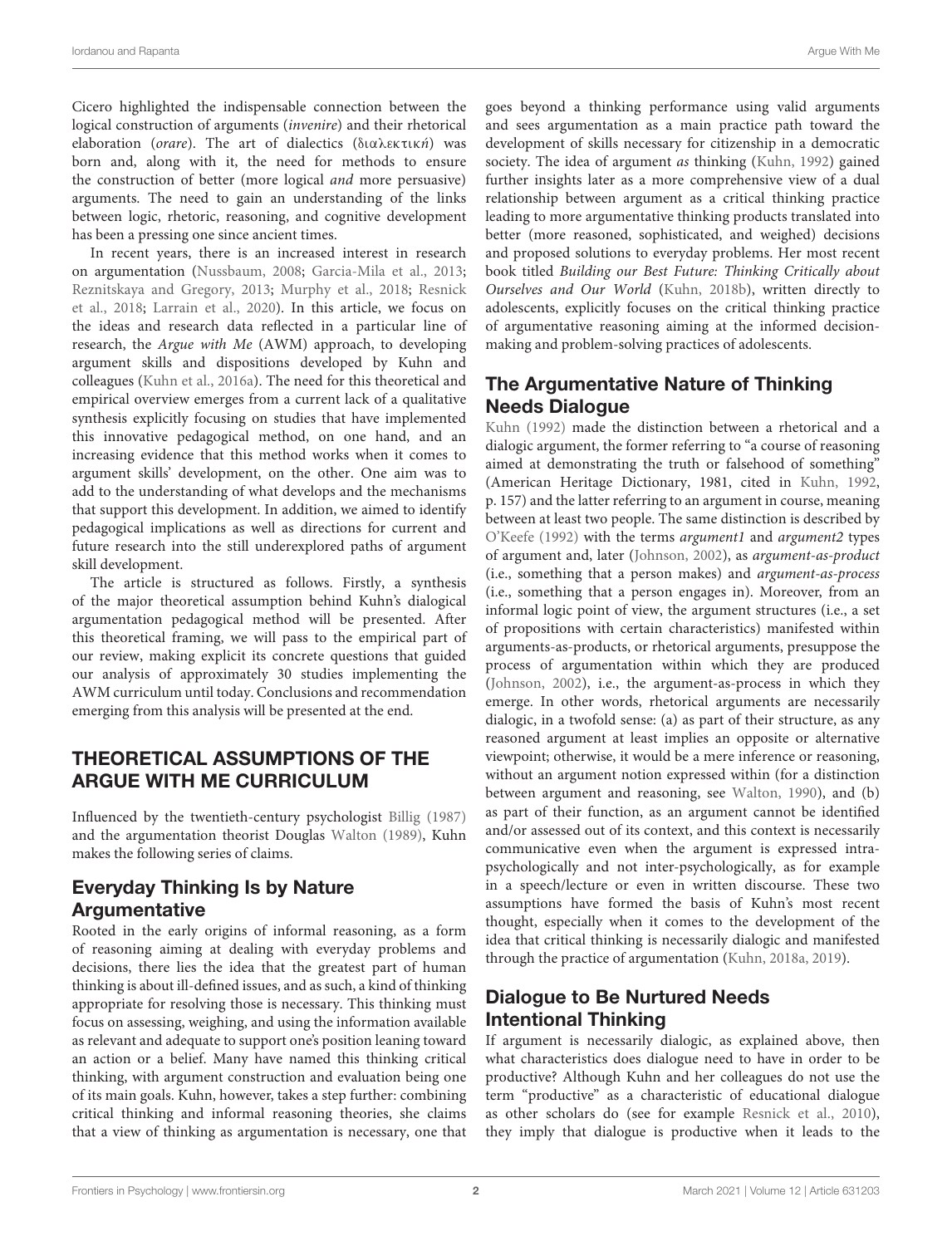development of argument skills, in oral or written discourse form. In other words, the productivity of dialogue is not a characteristic to be judged a priori or in the course of dialogue itself, for example when certain norms of dialogic behavior are met, as in the case of [Mercer'](#page-13-8)s [\(1995\)](#page-13-8) exploratory talk, but only a posteriori, after the arguments produced are assessed as being reasoned and of a certain dialogic quality (i.e., dual, integrated, etc., in the case of written arguments; transactive, dialectical, etc., in the case of oral argument moves). However, what can and should be done a priori, in Kuhn's perspective, is the design of the argument learning environment on the basis of one main assumption: the goal-orientedness of the activities through which the gradual immersion in the argumentas-process nature and objectives is achieved. Although many educational researchers (e.g., [Nussbaum et al.,](#page-13-9) [2005;](#page-13-9) [Nussbaum,](#page-13-0) [2008;](#page-13-0) [Garcia-Mila et al.,](#page-12-0) [2013\)](#page-12-0) have suggested that the goal of argumentation made explicit to students must be one of collaboratively reaching a consensus, rather than convincing the other party (i.e., a "win–win" rather than a "win–lose" situation), Kuhn has opted for maintaining the dialectical nature of persuasive argumentation while at the same time framing it as a collaborative activity. In Kuhn's account, an argument is like a ball that needs to be successfully hit from one side to the other in order for the game (argument-as-process) to be on. At the end, the party that has made the best hits wins. This view of persuasive argumentation as a participation in a collaborative, yet competitive, game has several pedagogical implications: (a) that each party needs to have several instances of intra-team collaboration in order for their hits to be as successful as possible; (b) that each party needs to anticipate the other party's hits in order to receive them and respond to them adequately; and (c) that both parties are interested in the game going on, therefore receiving and replying to the other party's hits throughout the course of the game. From an argumentation theory point of view [\(Walton,](#page-13-4) [1989\)](#page-13-4), the several "hits" aim at increasing the strength of the argument at hand, when it comes to one's own arguments, or decreasing it, when it comes to responding, implicitly or explicitly, to the other side. Therefore, the goal of argumentation is dual: on one hand, one must search to "secure commitments from the opponent that can be used to support one's own argument"; on the other hand, (s)he must "undermine the opponent's position by identifying and challenging weaknesses in his or her argument" [\(Kuhn and](#page-12-9) [Udell,](#page-12-9) [2003,](#page-12-9) p. 1246).

The preceding ideas gave gradual rise to the development of a method aiming to support individuals' argument skills, called "Argue with Me" (AWM). The method, first fully implemented by [Kuhn et al.](#page-12-10) [\(2008\)](#page-12-10), with earlier versions by [Felton](#page-12-11) [\(2004\)](#page-12-11) and [Udell](#page-13-10) [\(2007\)](#page-13-10), involves extensive practice in argumentation and reflection in the context of a goal-based activity that keeps participants' motivation high. Since 2008, the method has been implemented in many schools, with consistent findings. Currently, there are 29 empirical papers describing studies where the AWM method has been implemented. The duration of the AWM intervention ranged from as short as six intervention hours over 2 days [\(Iordanou et al.,](#page-12-12) [2019\)](#page-12-12) to longitudinal twiceweekly implementations, up to 3 years [\(Crowell and Kuhn,](#page-12-13) [2014\)](#page-12-13).

AWM is structured into three main phases—Pregame, Game, and Endgame—with different cognitive and dialogic objectives in each. **[Table 1](#page-3-0)** presents a summary of the activities and specific cognitive and dialogic goals at each phase, while **[Figure 1](#page-3-1)** depicts the sequence.

The goal of this paper was to provide an overview of the major outcomes of the 29 empirical studies that have applied the AWM method thus far.

# WHAT DEVELOPS?

The development of argument skill is multifaceted and gradual [\(Kuhn et al.,](#page-12-14) [2013\)](#page-12-14). The work by Kuhn and colleagues implementing the AWM method in different contexts and with the manipulation of different variables sheds light on the complex nature of argument skill development and its underlying mechanisms. In this section, we seek to identify the particular gains in argumentive competence empirically related to the AWM implementation, as well as the specific characteristics of the dialogue-based method that may promote one gain or another. **[Table 3](#page-9-0)** shows the gains of engagement in the AWM curriculum in all the studies that the AWM method has been implemented.

Argumentive reasoning development encompasses two main manifestations: the first is related to the production of valid arguments, either individually or interactively, while the second is related to relevant forms of participation in argumentive dialogue. These two manifestations, previously described in the Introduction as argument-as-product and argument-as-process, will now be given a closer look in terms of their specific development reported in the AWM-related empirical research. We then proceed from skill development to gains in content knowledge.

# Constructing Valid Arguments

A valid argument can be represented by an idea unit containing a claim supported by a piece of information supporting that claim. This idea of functional support is highly important as it represents informal logic criteria, such as sufficiency and acceptability, as described by [Blair and Johnson](#page-12-15) [\(1987\)](#page-12-15). For an idea to be sufficiently supported, the selected information must be linked to it clearly and explicitly enough for the logical relation between the two to be revealed. According to [Toulmin](#page-13-11) [\(1958\)](#page-13-11), this kind of logical relation can be of two types: (a) an explanation of how what is claimed to be a support naturally links to the claim itself (warrant in Toulminian terms) or (b) a justification of why this specific linkage between claim and support must be considered as evidence that the claim is true (backing in Toulminian terms). Without establishing connections neither with the informal logic criteria nor with Toulmin's theoretical contribution of a valid argument structure, Kuhn and colleagues seem to be claiming something very similar with their simplified notion of a functional unit: for a claim to be characterized as evidencebased, the connection between the alleged evidence and the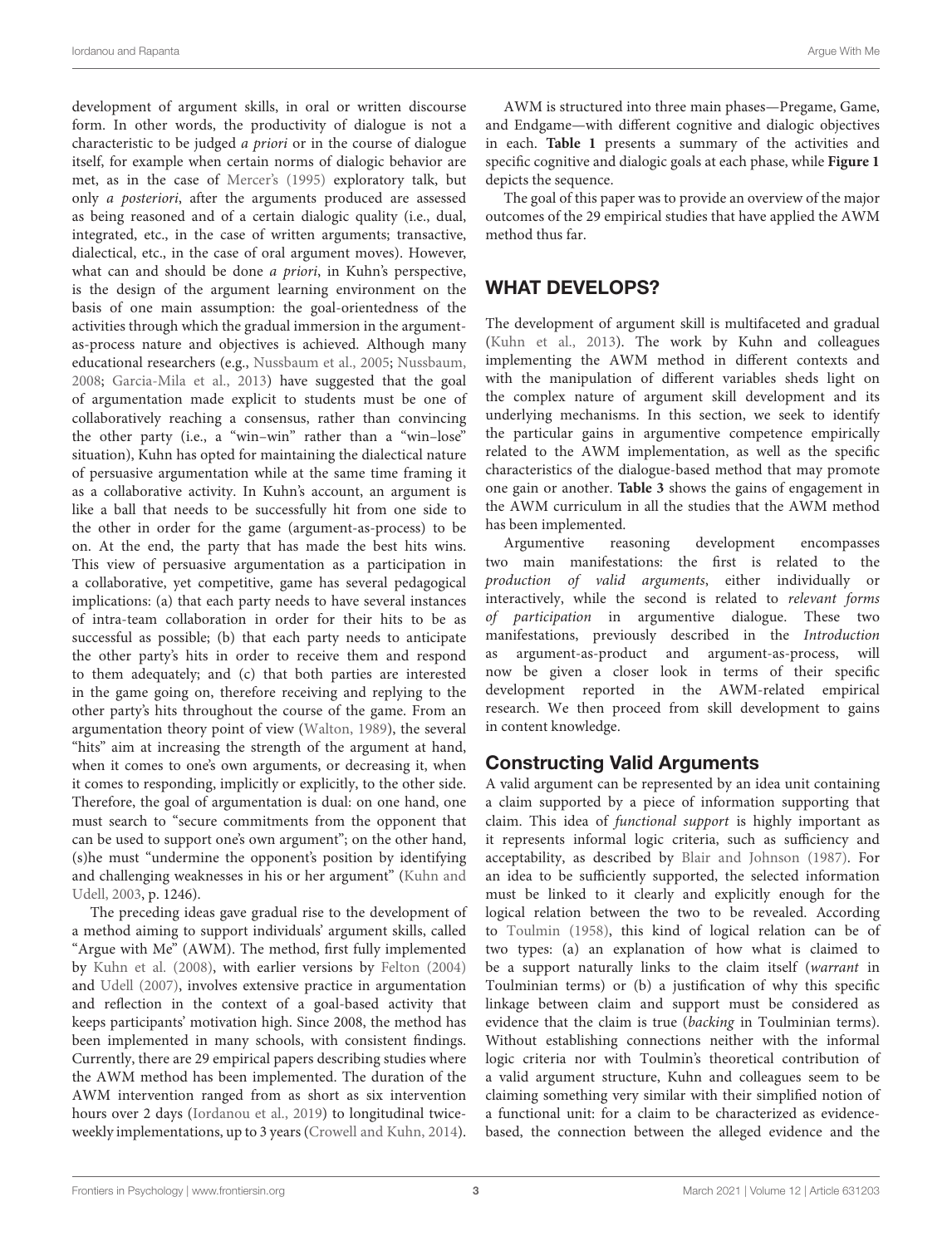<span id="page-3-0"></span>TABLE 1 | Cognitive and dialogue objectives of the three phases of the "Argue with Me" (AWM) method and its main activities (adapted from [Kuhn et al.,](#page-12-2) [2016a\)](#page-12-2).

| <b>Cognitive objectives</b>                                                                                                             | Dialogue objectives                                                                         | <b>Main activities</b>                                                                                              |
|-----------------------------------------------------------------------------------------------------------------------------------------|---------------------------------------------------------------------------------------------|---------------------------------------------------------------------------------------------------------------------|
| Pregame                                                                                                                                 |                                                                                             |                                                                                                                     |
| Understand that reasons underlie opinions, different<br>reasons exist for the same opinion, and some reasons are<br>better than others. | Elaborate argument blocks using<br>reasons (evidence) to support opinions.                  | Small-group brainstorming, one-to-one ideas'<br>elaboration and synthesis, and small-group analytical<br>discussion |
| Game                                                                                                                                    |                                                                                             |                                                                                                                     |
| Understand that opponents have reasons too, reasons can<br>be countered, and counters to reasons can be rebutted.                       | Generate counterarguments to other's<br>reasons and rebuttals to one's<br>counterarguments. | Dyadic written or semi-oral discourse, pair-to-pair<br>confrontation, and within-pair reflection                    |
| Endgame                                                                                                                                 |                                                                                             |                                                                                                                     |
| Understand that the same information can be used as<br>evidence to support or weaken different claims.                                  | Weigh opposing positions in a<br>framework of alternatives and evidence.                    | Small-group reflection, one-to-one debate, whole-class<br>reflection, and individual writing                        |



<span id="page-3-1"></span>claim must be explicit, and the evidence must be accurate (not "mischaracterized;" [Shi et al.,](#page-13-12) [2019,](#page-13-12) p. 118), meaning that the original meaning and context of the information serving as evidence must not be altered, as in the case of falsification of information in social media fake news and stories. Moreover, the use of factual information as evidence must be done in a way that is logically acceptable, meaning not violating the standards of soundness and cohesion [\(Blair and Johnson,](#page-12-15) [1987\)](#page-12-15). This, in Kuhn's terms [\(Kuhn et al.,](#page-12-14) [2013\)](#page-12-14), corresponds to a commitment to "accountable talk" [\(Michaels et al.,](#page-13-13) [2008\)](#page-13-13), implying that the claims put forward, both proposing and supporting ideas, are based on shared standards of reasoning and knowledge (otherwise the use of information would be fallacious or paralogical; see [Rapanta and Walton,](#page-13-14) [2016\)](#page-13-14). All of the above aspects constitute what can be called evidencebased reasoning. What makes Kuhn's contribution unique, however, is her conceptualization of evidence not as a static entity with an a priori given status but as a functional unit itself, subset to pragmatic modifications according to its use. Information becomes evidence when employed in relation to a claim.

Pragmatic modifications can be of four main types, namely data used to support one's own view, data used to support the other party's view, data used to weaken the other side's view, and data used to weaken one's own view. These different functional uses of information as evidence give validity to an argument, as it is not the evidence itself that is more valid than another. This view explains also the fact that, for Kuhn (see [Kuhn and Moore,](#page-12-16) [2015;](#page-12-16) [Kuhn,](#page-12-17) [2015\)](#page-12-17), two types of evidence (or better said information used as evidence) are possible: the shared, i.e., based on a set of information made available to students, and the personal, i.e., generated from the students' own personal knowledge.<sup>[1](#page-3-2)</sup> For both types, the same criteria of functionality apply. **[Table 2](#page-4-0)** illustrates the identification of functional units in an 11 year-old female Portuguese student essay, after she participated in the AWM curriculum, on the topic of whether we should immediately end the use of plastic or not.

<span id="page-3-2"></span><sup>&</sup>lt;sup>1</sup>This openness to also consider personally known evidence in functional units' construction is highly important as it leaves space for pre-argumentation forms to emerge and develop throughout school-based practice. Examples of children's pre-argumentation strategies can be found in [Bova and Arcidiacono](#page-12-18) [\(2014\)](#page-12-18) and in [Arcidiacono and Bova](#page-12-19) [\(2015\)](#page-12-19).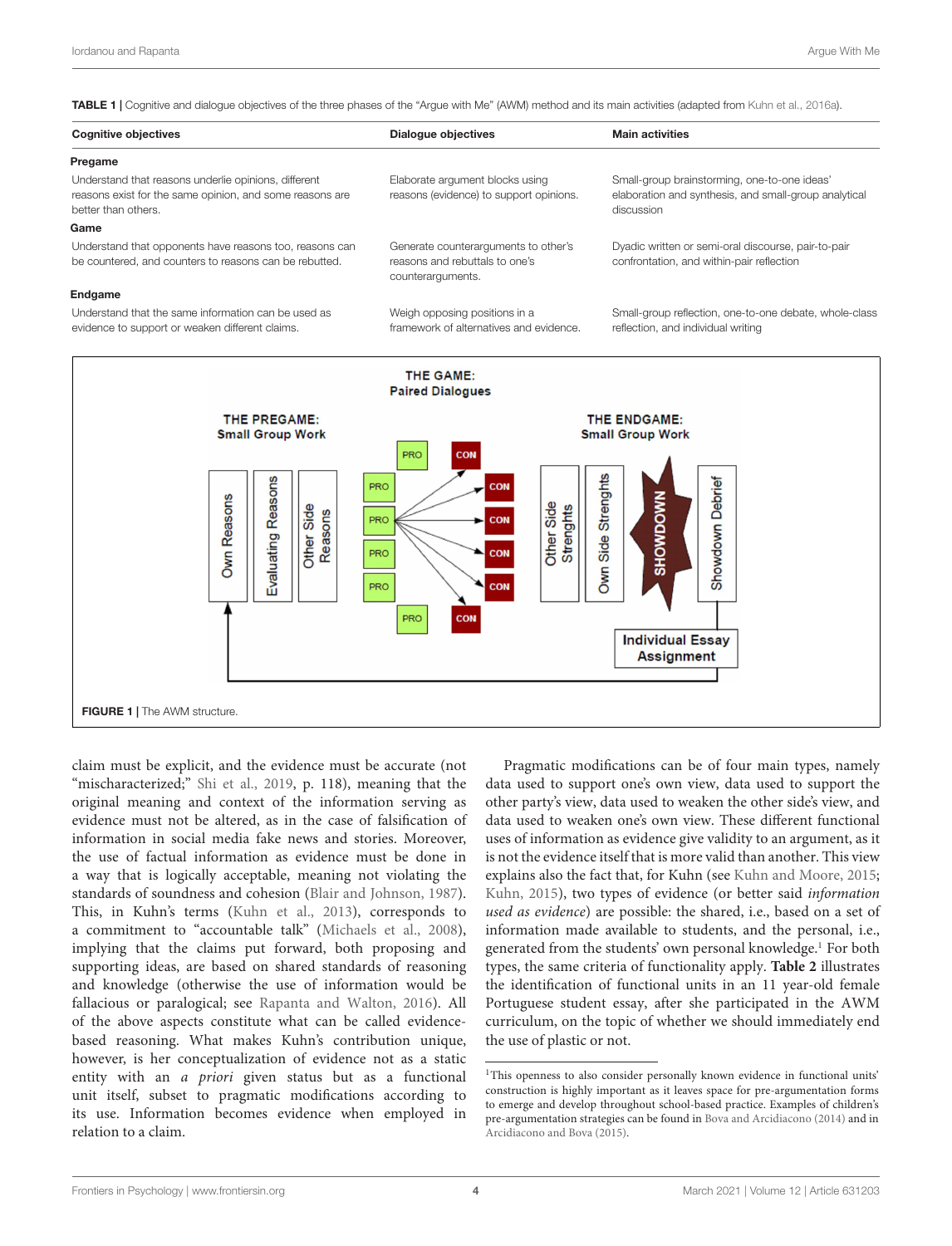<span id="page-4-0"></span>TABLE 2 | Rationale behind the identification of functional units (i.e., valid arguments) in a student's essay.

| Text                                                                                                                                                                                                                                                                                                                                                                         | Functional (FU) and non-functional (NF) unit identification with<br>explanation                                                                                                                                                                            |
|------------------------------------------------------------------------------------------------------------------------------------------------------------------------------------------------------------------------------------------------------------------------------------------------------------------------------------------------------------------------------|------------------------------------------------------------------------------------------------------------------------------------------------------------------------------------------------------------------------------------------------------------|
| "I think we should ban the plastic because it kills many animals, it pollutes the<br>environment, causes fires, and it causes the global warming."                                                                                                                                                                                                                           | This sequencing of reasons without a further connection to the claim would<br>have been coded as NF if the student did not continue to explain each one<br>subsequently. Therefore, we assume it is just an introduction to her reasoning<br>that follows. |
| "There are many alternatives to replace it, for example glass, metal, bambu?"                                                                                                                                                                                                                                                                                                | The existence of alternatives to the plastic was among the information provided<br>to students in a Q&A format. Therefore, we consider this as a shared FU.                                                                                                |
| "Some time ago, I saw a documentary with my mum that the straws (among<br>other plastics) because they are light they fly with the wind, they go to the sea,<br>and the penguins (among other animals) were eating them thinking that they<br>were food and it stayed in their bellies it was giving them the feeling that they<br>were full and they didn't manage to eat." | Here, the student presents a piece of personal knowledge as evidence for her<br>claim previously made in her short introduction (i.e., it kills many animals).<br>Therefore, we consider this as a personal FU.                                            |
| "And the animals are food of other animals."                                                                                                                                                                                                                                                                                                                                 | This further reasoning misses an important link (i.e., if some animals die, more<br>animals would do so) to be considered as FU. Therefore, it is NF.                                                                                                      |

A necessary counterpart of evidence-based reasoning is the skill of antilogos, namely the ability to identify contrary commonplaces to one's own assumptions and positions, which may lead to totally different or even oppositional claims and positions [\(Billig,](#page-12-3) [1987\)](#page-12-3). Coherent to the idea that evidence relates to one's own understanding of something that "if found and correctly understood, could change one's knowledge, one's beliefs, concerning some matter" [\(Buckland,](#page-12-20) [1991,](#page-12-20) p. 353), reasoning deriving from evidence may lead toward one conclusion or another based on its interpretation and use each time. This is why for Kuhn and colleagues, any construction of a valid argument implies coordination between claim and evidence [\(Kuhn and](#page-12-16) [Moore,](#page-12-16) [2015;](#page-12-16) [Hemberger et al.,](#page-12-21) [2017\)](#page-12-21). Such coordination, if successful, allows dialogue participants not only to argue against an opponent but also to adequately reply to his/her counterarguments by means of a rebuttal [\(Kuhn et al.,](#page-12-10) [2008\)](#page-12-10). Both counterarguments and rebuttals, and the different strategies used to express them in a dialogue, are manifestations of the antilogos skill, which in turn is an essential ingredient of critical thinking and argumentation [\(Walton,](#page-13-4) [1989\)](#page-13-4).

Addressing the question of what aspects of evidencebased reasoning and antilogos skills are promoted as result of the AWM curriculum, a common finding across the empirical studies reviewed is that, following participation, students more often search for and use evidence in their efforts primarily to support their own and undermine the other's position, but also to a lesser extent to address evidence and arguments incongruent with their own position [\(Kuhn et al.,](#page-12-10) [2008,](#page-12-10) [2016b;](#page-12-22) [Iordanou and Constantinou,](#page-12-23) [2015;](#page-12-23) [Kuhn and Moore,](#page-12-16) [2015;](#page-12-16) [Hemberger et al.,](#page-12-21) [2017;](#page-12-21) [Shi,](#page-13-15) [2019;](#page-13-15) [Shi et al.,](#page-13-12) [2019;](#page-13-12) [Iordanou and Kuhn,](#page-12-24) [2020\)](#page-12-24), and more efficiently [\(Iordanou,](#page-12-25) [2010,](#page-12-25) [2013;](#page-12-26) [Crowell and Kuhn,](#page-12-13) [2014;](#page-12-13) [Kuhn and Crowell,](#page-12-27) [2011;](#page-12-27) [Iordanou and Constantinou,](#page-12-28) [2014;](#page-12-28) [Papathomas and Kuhn,](#page-13-16) [2017;](#page-13-16) [Matos,](#page-12-29) [2021\)](#page-12-29). This behavioral, as contrasted to the epistemological (discussed below), increased facility with what counts as evidence and how it can serve one's argumentive reasoning is a central benefit of the AWM curriculum.

But what are the particular aspects of the dialoguebased method that render these gains possible? The AWM method is a complex, multicomponent intervention, and specific experimental dissection is required to isolate its effective components. Some of the reviewed studies suggest the dyadic intense dialogic interaction taking place during the Game, and characteristics of it thereof, as a major factor leading to argument gains, whereas others focus on particular elements of the AWM method to address this question, examining for example the role of reflective activities or the type and order of relevant information made available to the students during Pregame and Game. Each of these components is examined below.

#### Dyadic Intense Dialogic Interaction

The idea that dyadic argumentation is a means of cognitive engagement is rooted in the Vygotskian tradition highlighting the complementarity of social and internal thinking. A pioneering study by [Kuhn et al.](#page-12-30) [\(1997\)](#page-12-30) not only supports this view but also highlights the types of cognitive gains the dialogical argumentive engagement with a peer may lead to. This study, which was a predecessor of the Game phase of the AWM method, showed that, after their systematic immersion in dyadic argumentation over 5 weeks, both adolescents and adults showed evidence of reasoning improvement. Gains included shift from one-sided to two-sided arguments, arguments based within an alternatives framework, and metacognitive awareness of the coexistence of multiple views. The study additionally suggested how different forms of dialogic interaction contributed to different forms of change.

Subsequent studies implementing the AWM method further confirmed the role of intensive dialogic engagement in argument skill development. For example, [Iordanou and Constantinou](#page-12-23) [\(2015\)](#page-12-23) compared students who engaged in the AWM method in the context of a web-based learning environment, SOCRATES, which included a rich database on the topic of climate change. Eleventh graders serving in the experimental condition engaged in the AWM method, while a group of peers studied the same database for the same amount of time but did not engage in an argumentive discourse activity. Students in the experimental condition increased use of evidence in their dialogues, used more evidence that functioned to weaken the opponents' claims, and used evidence more accurately. [Iordanou](#page-12-24)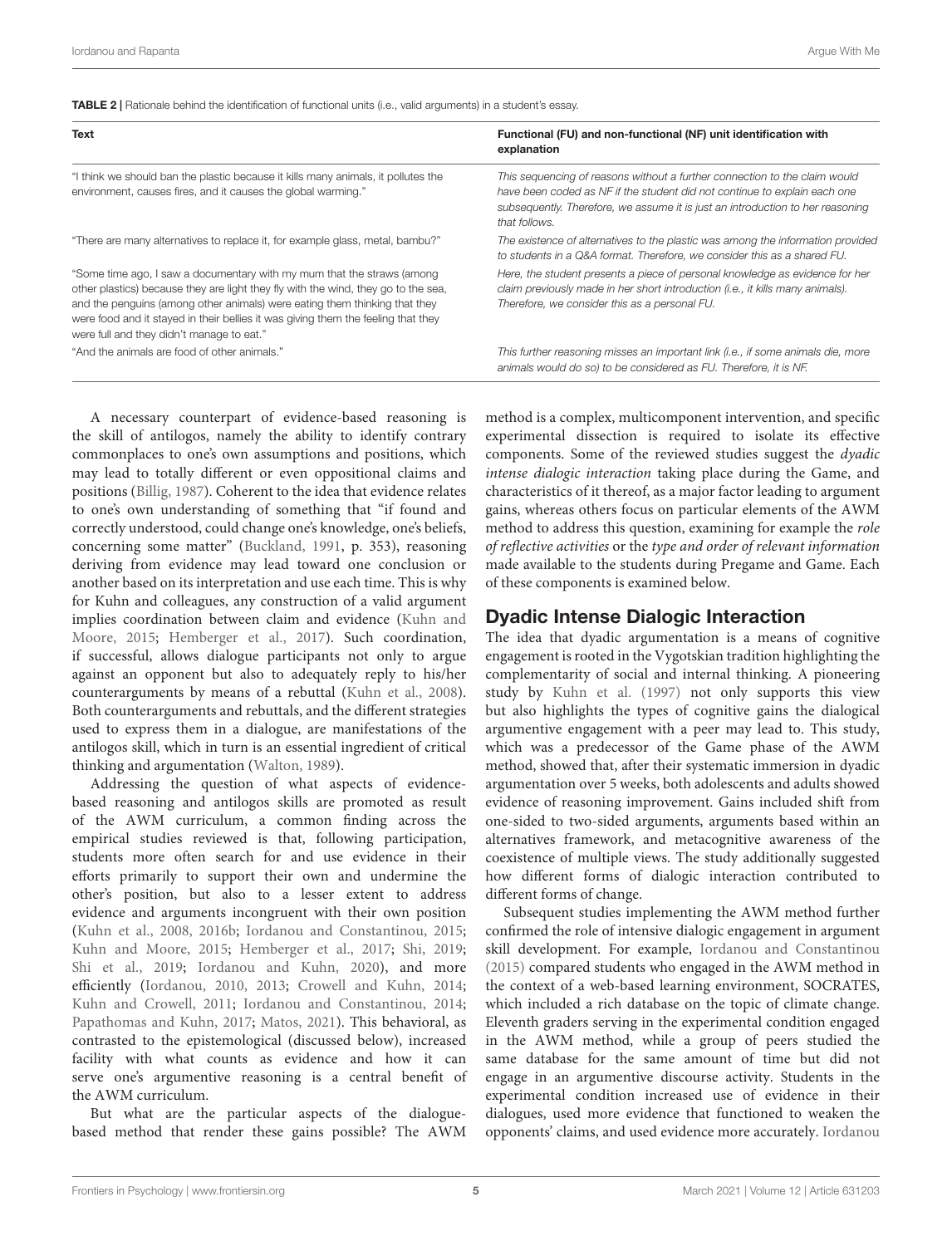[and Kuhn](#page-12-24) [\(2020\)](#page-12-24) examined which forms of dyadic interaction are more beneficial, comparing individuals who engage in discourse with peers who hold an opposing view with individuals who engaged in discourse with peers who hold the same positions as themselves. Young adolescents were given access to identical relevant evidence and engaged in dialogues on a physical science topic. In the experimental condition, electronic dialogues were conducted with a series of peers who held an opposing view; in the control condition, dialogues were confined to same-side peers. The results showed differences in the extent and types of functional evidence-based argumentive idea units in individual final essays on both the intervention and a transfer topic, favoring the experimental condition. Extension of the study longitudinally to a second year with a new topic showed continued gains and condition differences, with the experimental group surpassing the control group. This study further suggests that adversarial argumentation, employing the aim to persuade, is a more productive means, compared to coalescent or collaborative argumentation, to support the development of argument skills. [Matos](#page-12-29) [\(2021\)](#page-12-29) showed that incorporating a collaborative writing activity with opposing side pairs in the AWM method yielded greater gains in terms of using evidence and integrating belief-incongruent and beliefcongruent statements compared to engagement in the AWM method without this additional element.

Another group of studies aimed at examining whether the skills of the partner that one collaborates with while engaging in the AWM method function as a further scaffold for the observed individual argument gains. [Zillmer and Kuhn](#page-13-17) [\(2018\)](#page-13-17) found that peer collaboration, that is, having same-side peers to collaborate while they engage in discourse with other pairs holding opposing position, supported individuals' argumentation skills. The benefits of collaboration extended to equal—as well as unequal—ability peers, a condition not emphasized in Vygotsky's writing. Same-ability partners could flexibly scaffold one another with metacognitive support, taking on the role of support provider and support recipient interchangeably and as needed.

### Reflective Activities

Another core element of the AWM method is engagement in reflective activities about one's own argumentation. Significant advancements in students' use of evidence were observed after their engagement in reflective activities that prompted them to reflect on the use of evidence in their arguments, when students' progress was examined using a microgenetic method (see [Iordanou and Constantinou,](#page-12-23) [2015\)](#page-12-23). When an additional reflective activity about evidence was included in the AWM method, it proved more effective in promoting students' use of both types of evidence (congruent and incongruent) and therefore a superior argument performance compared to the AWM method without this additional reflective activity or to a regular school curriculum [\(Shi,](#page-13-15) [2019\)](#page-13-15). This was particularly evident in the construction of "However" arguments, i.e., pairs of two units with one unit supporting the opposing side or weakening one's own side immediately accompanied by a unit supporting one's own or weakening the other side. In their essays on the last intervention topic (topic 3) in Shi's study, the majority of students successfully coordinated claims and (incongruent) evidence at least once. [Iordanou](#page-12-31) [\(submitted\)](#page-12-31) directly investigated the role of reflection in the AWM method by comparing a group who engaged in the AWM curriculum with another one that engaged in the AWM method but not in reflective activities. The results similarly showed that the condition that engaged in both reflective and dialogic activities outperformed the condition that engaged only in dialogic activities.

# Use of Scaffold Prompts

Some of the reviewed studies used prompts for reflection or to encourage the use of evidence. Incorporating scaffold prompts that exemplified functions of evidence in relation to a claim accelerated the prevalence of evidence-based claims in essays of low-performing middle schoolers compared to participants in the same year-long dialogue-based intervention who received no or a limited form of evidence prompts [\(Hemberger et al.,](#page-12-21) [2017\)](#page-12-21) or compared to participants who engaged in their regular school curriculum [\(Shi et al.,](#page-13-12) [2019\)](#page-13-12). [Iordanou et al.](#page-12-12) [\(2019\)](#page-12-12) gave particular attention to the specific types of prompts accompanying the use of questions and answers (Q&As) provided to students. In one experimental condition, the standard prompt "Try to use this information in your arguments" was used, whereas for the second experimental condition, the subtracted prompt "Here's some information about the topic" was used. They found no significant difference between these conditions; rather, the gradual presentation of evidence both congruent and incongruent to one's own position was the condition that had some significant impact on students' performance. This mixed evidence presentation was further accompanied by a prompt of the type "Not all of the evidence is going to support your side; if it doesn't, see if you can deal with it." This prompt to consider incongruent evidence showed the greatest effect in furthering mastery of a critical argument skill—to acknowledge and address, rather than ignore, evidence that counters one's favored position.

# Type and Order of Relevant Information (Evidence) Made Available to Students

[Hemberger et al.](#page-12-21) [\(2017\)](#page-12-21) tested the hypothesis of whether the type of information presented to students in a Q&A format had an impact on the type and quality of arguments produced. The results showed that in topic 1, the students who received pieces of evidence supporting "own side" only did better than the students who received multiple kinds of evidence—supporting own position, weakening other position, supporting other position, and weakening own position—in terms of producing functional (evidence-based) statements, reflecting the easier task they had of using only supporting evidence. However, in the subsequent topics, the latter group, who received multiple kinds of evidence, surpassed the first one, who received only "own side" evidence, in the frequency of evidence-based statements despite their more challenging task of using multiple kinds of evidence. Students who were not given any evidence showed relatively little evidence use, of the self-generated (from the individual's personal knowledge) type, only in the later topics.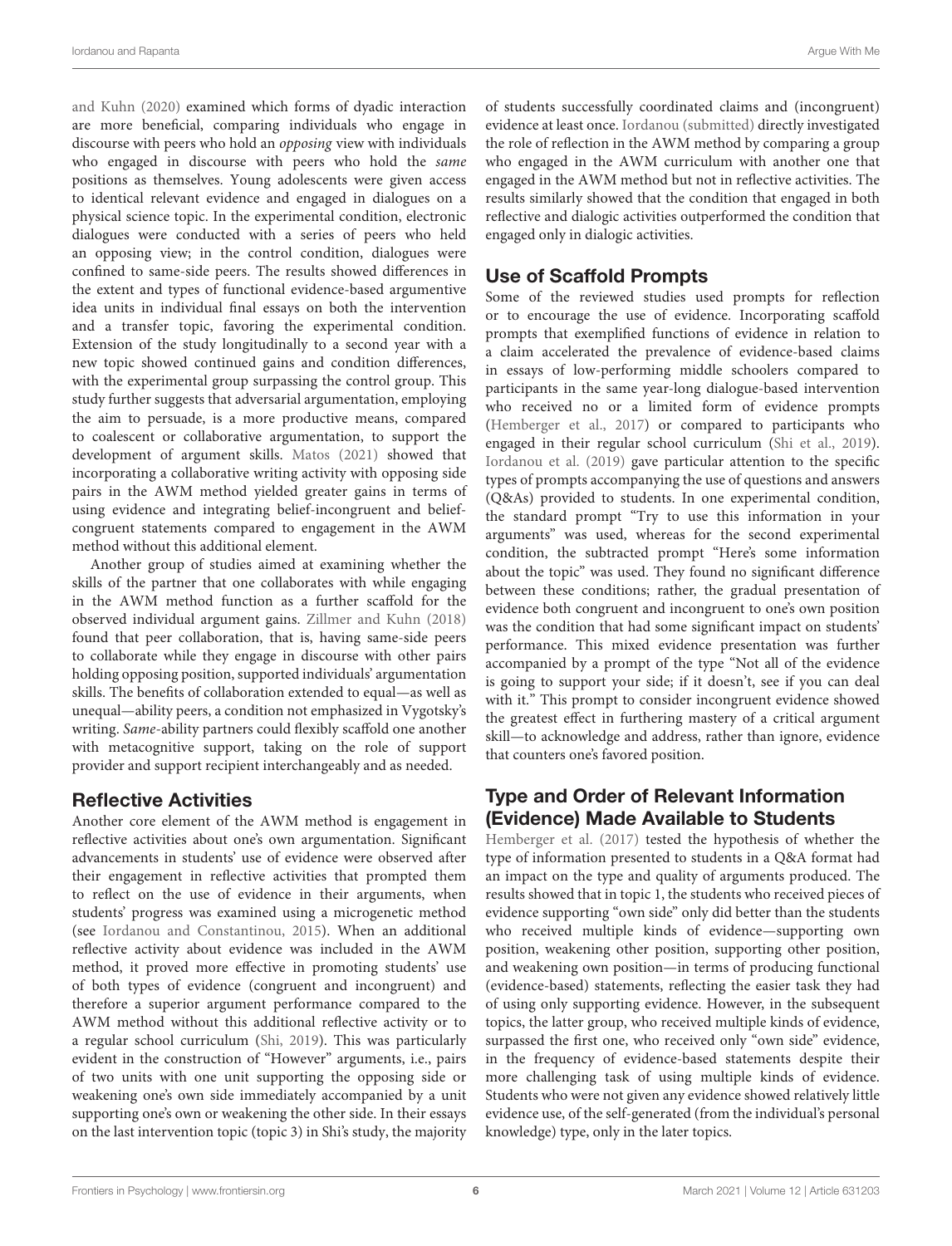[Iordanou et al.](#page-12-12) [\(2019\)](#page-12-12) compared the traditional information text format of presenting relevant knowledge to students with the intentionally structured Q&As gradually provided during the AWM Pregame and Game phases. Although students in both groups became successful in making functional use of the evidence available to them, greater improvement was observed in the Q&A condition. This improvement was significant also in the use of the "weaken other" type of evidence, which is noteworthy given the fact that the use of evidence to weaken a claim is more challenging than the use of evidence to support a claim [\(Hemberger et al.,](#page-12-21) [2017\)](#page-12-21). A subsequent study (also reported in [Iordanou et al.,](#page-12-12) [2019\)](#page-12-12) focused on the order of the presented Q&As, i.e., whether the facilitative order previously presented [\(Hemberger et al.,](#page-12-21) [2017\)](#page-12-21) made a difference. They found that although the order did not play a significant role, the gradual presentation of evidence that is both congruent and incongruent with one's own position did indeed result in greater student gains, as further explained in the next section.

A subsequent study by [Shi](#page-13-15) [\(2019\)](#page-13-15) focused on the prompted mixed evidence condition. Instead of presenting the congruent and incongruent evidence all at once, [Shi](#page-13-15) [\(2019\)](#page-13-15) opted for sharing one Q&A piece of evidence at a time, for each Game dialogue session. In addition, students were also encouraged to formulate questions they wished to have answered, which the research team provided at a subsequent session. This addition increased the use of claim-congruent evidence ("support own" and "weaken other").

### Participating in Argumentive Discourse

Relevance as a characteristic of discourse participation implies more than that contributions are on the topic and coherent. In skilled argumentive dialogue, an important role is played by structural relevance, i.e., how the argument components logically interrelate [\(Macagno,](#page-12-32) [2016\)](#page-12-32). Another aspect of relevance refers to consistency with pragmatic function, i.e., the purpose of the dialogue and the different forms it may take throughout interaction [\(Macagno,](#page-12-32) [2016,](#page-12-32) [2019\)](#page-12-33). In skill development terms, the structural form of relevant participation is captured in strategic and metacognitive skills, whereas pragmatic relevance is expressed in terms of metastrategic and epistemological awareness. Both are of core importance within the AWM curriculum and are manifested in particular gains, as elaborated below.

A recent review by [Iordanou et al.](#page-12-34) [\(2016\)](#page-12-34) shows how argumentive reasoning, including both the construction and evaluation of arguments, and epistemic cognition, i.e., "an umbrella term encompassing all kinds of explicit or tacit cognitions related to epistemic or epistemological matters" [\(Chinn et al.,](#page-12-35) [2011,](#page-12-35) p. 141), are intertwined. In this section, we show how this interrelation is manifested and achieved within the AWM curriculum, and in particular through components that promote students' metacognitive and epistemological development.

According to [Moshman](#page-13-18) [\(2015\)](#page-13-18), epistemic cognition can be both domain-specific and domain-general, and the same applies for epistemic development, which is the progress in epistemic cognition. Similarly, for [Kuhn](#page-12-36) [\(1999\)](#page-12-36), there are three types of meta-knowing, namely the metacognitive, the metastrategic, and the epistemological knowing. The differences between the three are subtle but important to consider, especially when it comes to distinguishing the metacognitive from the other two types. For [Kuhn](#page-12-36) [\(1999,](#page-12-36) [2001\)](#page-12-37) and others (e.g., [Swanson,](#page-13-19) [1990;](#page-13-19) [Schraw,](#page-13-20) [1998\)](#page-13-20), metacognition has a declarative component, namely a verbal aspect that directly contributes to one's (self-)regulation of knowing. Therefore, when we talk about metacognitive skills, we assume that there is an explicitly verbal behavior that shows that an individual is aware of his/her own knowledge. Manifestations of such verbal behavior occur when participants label the argument components (e.g., "here are my counterarguments against your position," "that's my evidence against yours," etc.) or when they talk about their own understanding of the reasons and evidence to support those (e.g., "this evidence supports that reason," "I don't know how to use this information to counter the other party," etc.). However, very often, these explicit verbal expressions do not take place, and self-regulation of knowledge is implicit and occurs together with other verbal behaviors that imply such self-regulation. This is so in the case of strategic use of evidence or of language to defend one's own position. Examples of these strategic metacognitive skills include the use of discursive strategies to defend one's own or counter another's position, which can vary from a simple clarification of one's own premises to more advanced counterargument and rebuttal strategies (e.g., undermining).

Empirical research applying the AWM curriculum has shown that students' immersion in a sequence of dialogic activities with a different setting and goal has been proven effective in the use and development of both oral and written strategic argumentive discourse.[2](#page-6-0) For example, the structured engagement in pair-to-pair dialogue, often mediated by electronic means, has been shown effective in immediate (e.g., [Mayweg-Paus et al.,](#page-13-21) [2015;](#page-13-21) [Papathomas and Kuhn,](#page-13-16) [2017\)](#page-13-16) and gradual [\(Kuhn et al.,](#page-12-10) [2008,](#page-12-10) [2013;](#page-12-14) [Kuhn and Crowell,](#page-12-27) [2011;](#page-12-27) [Crowell and Kuhn,](#page-12-13) [2014;](#page-12-13) [Iordanou et al.,](#page-12-12) [2019;](#page-12-12) [Iordanou,](#page-12-31) [submitted\)](#page-12-31) advancement in students' counterargument and rebuttal strategies.

When it comes to writing, extensive research [\(Crowell](#page-12-13) [and Kuhn,](#page-12-13) [2014;](#page-12-13) [Kuhn et al.,](#page-12-2) [2016a;](#page-12-2) [Hemberger et al.,](#page-12-21) [2017;](#page-12-21) [Iordanou et al.,](#page-12-12) [2019;](#page-12-12) [Iordanou,](#page-12-38) [in press;](#page-12-38) [Shi et al.,](#page-13-12) [2019\)](#page-13-12) involving implementation of the AWM curriculum has shown that dense engagement in oral argumentive interaction benefits the construction of two-sided texts. Such two-sidedness is also reflected in the formation of either a dual or the more advanced integrated perspective. Texts adopting a dual perspective recognize at least once the existence of a contrary or alternative perspective to one's own, whereas integrated argumentive texts include at least one sequence of adjacent statements of opposing perspectives. Emergence of this "However" argumentive structure [\(Kuhn et al.,](#page-12-22) [2016b\)](#page-12-22) has been a frequent marker of argumentive reasoning gains.

<span id="page-6-0"></span><sup>&</sup>lt;sup>2</sup>In Kuhn's approach, argumentative writing is highly dialogic. This is why we opt for including it in the section titled "Participating in Argumentative Discourse." Similar to academic writing, writing an argumentative essay is like entering a room in which discussion on a debatable topic has already started [\(Graff and Birkenstein,](#page-12-39) [2010\)](#page-12-39), and therefore, it is the writer's responsibility to be relevant to this previous and ongoing discussion.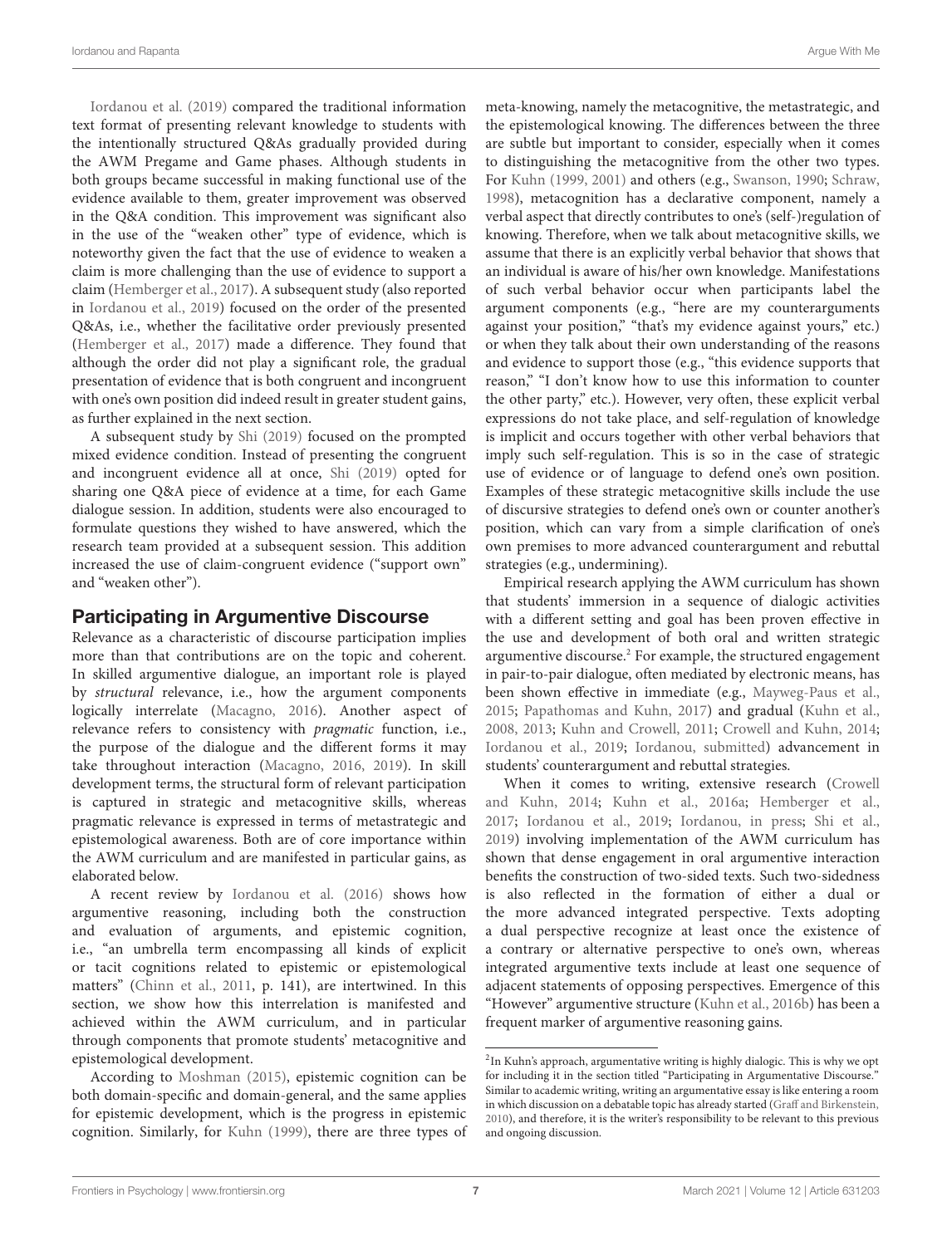Another group of epistemic skills, more representative of the "meta" aspects of reasoning, are the so-called metastrategic skills. These refer to: (a) meta-level awareness of the goals of argumentive discourse and the strategies used to achieve them [\(Kuhn and Udell,](#page-12-9) [2003;](#page-12-9) [Iordanou and Constantinou,](#page-12-28) [2014\)](#page-12-28), also called metastrategic awareness [\(Shi et al.,](#page-13-12) [2019\)](#page-13-12), and (b) epistemological understanding of what constitute acceptable claims, what are acceptable forms to advance those in discourse, and what are the dialogue norms that need to be respected for this to take place [\(Kuhn et al.,](#page-12-14) [2013;](#page-12-14) [Kuhn and Zillmer,](#page-12-40) [2015\)](#page-12-40). Empirical research implementing the AWM curriculum has shown that participants develop their epistemic understandings regarding argumentation [\(Kuhn et al.,](#page-12-10) [2008,](#page-12-10) [2013;](#page-12-14) [Iordanou,](#page-12-31) [submitted\)](#page-12-31) during their participation, but also their more general epistemological understanding of what is knowledge and how one knows [\(Iordanou,](#page-12-25) [2010,](#page-12-25) [2016;](#page-12-41) [Kuhn et al.,](#page-12-14) [2013;](#page-12-14) [Zavala and](#page-13-22) [Kuhn,](#page-13-22) [2017;](#page-13-22) [Shi,](#page-13-23) [2020b\)](#page-13-23).

### Acquiring Knowledge

The "learning to argue" and "arguing to learn" distinction [\(Von](#page-13-24) [Aufschnaiter et al.,](#page-13-24) [2008;](#page-13-24) [Muller-Mirza and Perret-Clermont,](#page-13-25) [2009\)](#page-13-25) implies that any intervention primarily aiming to develop argument reasoning gains belongs to the former, while any study primarily seeking knowledge acquisition gains belongs to the latter. The AWM method is representative of a method designed with argument reasoning gains as a primary objective, but content knowledge gains have also been significantly observed, showing that learning-to-argue and arguing-to-learn objectives can be the result of engagement in a single curriculum [\(Iordanou et al.,](#page-12-12) [2019\)](#page-12-12).

For example, [Rapanta](#page-13-26) [\(submitted\)](#page-13-26) examined the implementation of the AWM method across four different subject areas by middle-grade teachers in Portugal after a 12 h professional development training focusing on the structure, goals, and activities of the method. As the method was adapted and integrated as part of the curriculum in history, language, citizenship education, and science, the goal of students also achieving content-related gains was explicit. In total, 145 adolescents ranging from the seventh to the 10th grades significantly improved their written answers to an open-ended test question in their corresponding subject areas. This question, chosen by the teachers, was used twice as a pre/post-test assessment and was unrelated to the topics of the intervention. This result, further supported in teacher interviews, shows that argument knowledge construction goes hand in hand with content knowledge construction, as reasoning and knowledge are highly interconnected with one "serving" the other [\(Iordanou et al.,](#page-12-34) [2016\)](#page-12-34).

In another study, [Iordanou et al.](#page-12-12) [\(2019\)](#page-12-12) examined the effectiveness of the AWM curriculum in fostering middle-school students' knowledge acquisition as well as dialogic and written argumentation skills with respect to a content-rich, socially significant topic. The results of two studies, one involving a physical science topic (study I; [Iordanou et al.,](#page-12-12) [2019\)](#page-12-12) and the other a social topic (study II; [Iordanou et al.,](#page-12-12) [2019\)](#page-12-12), showed that a single intervention could meet both objectives—"learning to argue" and "arguing to learn." The findings of [Iordanou et al.](#page-12-12) [\(2019\)](#page-12-12) showing argumentation skill and knowledge gains in the context of a single curriculum have been replicated later by other researchers [\(Larrain et al.,](#page-12-1) [2020\)](#page-12-1).

# MECHANISMS OF ARGUMENT SKILL DEVELOPMENT

The strength and value of instructional approaches lie in their ability to promote knowledge or skill gains beyond the specific context of instruction, given that transfer of learning is considered the ultimate objective of teaching [\(McKeough et al.,](#page-13-27) [2013\)](#page-13-27). Participants who engage in the AWM curriculum exhibit evidence of transfer beyond the intervention context in which development occurred (see **[Table 3](#page-9-0)**).

Following engagement in dialogic argumentation in the context of the AWM curriculum, individuals' transition from egocentric presentation of their own perspective to addressing the other side's perspective and using counterarguments was apparent not only in peer discussion but also in students' individual writing [\(Kuhn et al.,](#page-12-10) [2008;](#page-12-10) [Iordanou](#page-12-28) [and Constantinou,](#page-12-28) [2014;](#page-12-28) [Hemberger et al.,](#page-12-21) [2017;](#page-12-21) [Iordanou et al.,](#page-12-12) [2019;](#page-12-12) [Shi,](#page-13-15) [2019;](#page-13-15) [Shi et al.,](#page-13-12) [2019;](#page-13-12) [Iordanou and Kuhn,](#page-12-24) [2020\)](#page-12-24) as well as in solitary dialogues [\(Shi,](#page-13-28) [2020a\)](#page-13-28) the participants constructed. The gains developed during practice on the social plane transferred to the individual plane, consistent with Vygotsky's sociocultural framework of the interiorization of action from the social plan to the internal, individual, plane [\(Vygotsky,](#page-13-29) [1978\)](#page-13-29).

Transfer of strategic gains was also observed to a novel, nonintervention topic. For example, gains in using counterarguments transferred from one physical science topic, e.g., alternative sources for producing electricity, to another physical science topic, e.g., genetically modified food [\(Iordanou and Kuhn,](#page-12-24) [2020\)](#page-12-24), or from a social science topic, e.g., homeschooling, to another social topic, e.g., capital punishment [\(Kuhn et al.,](#page-12-10) [2008\)](#page-12-10). Transfer was also observed across knowledge domains, that is, across topics from different knowledge domains. A study by [Iordanou](#page-12-25) [\(2010\)](#page-12-25) comparing the AWM method in a physical science domain and in a social domain showed that transfer was evident in both directions; that is, students whose intervention focused on a social topic showed transfer to a post-intervention assessment of dialogic skill in a science topic and vice versa. However, a difference in the magnitude of transfer was observed, with only students in the science intervention condition able to transfer their skill gain to the social topic to the degree that these skills were mastered in the science topic. Thus, argumentive competence in the science domain is amenable to the same development as in the social domain, although specific engagement and practice within the science domain is warranted. The evidence for transfer across topics and generality observed is considerable, but we should not draw the conclusion that content makes no difference [\(Kuhn et al.,](#page-12-14) [2013\)](#page-12-14).

Furthermore, transfer was observed across communication modes. Many studies showed transfer from arguing with another person online via computer to writing, usually involving handwritten individual essays [\(Kuhn et al.,](#page-12-14) [2013,](#page-12-14) [2019;](#page-12-42) [Kuhn and Moore,](#page-12-16) [2015;](#page-12-16) [Hemberger et al.,](#page-12-21) [2017;](#page-12-21) [Shi](#page-13-12) [et al.,](#page-13-12) [2019;](#page-13-12) [Iordanou and Kuhn,](#page-12-24) [2020;](#page-12-24) [Shi,](#page-13-28) [2020a\)](#page-13-28). A study by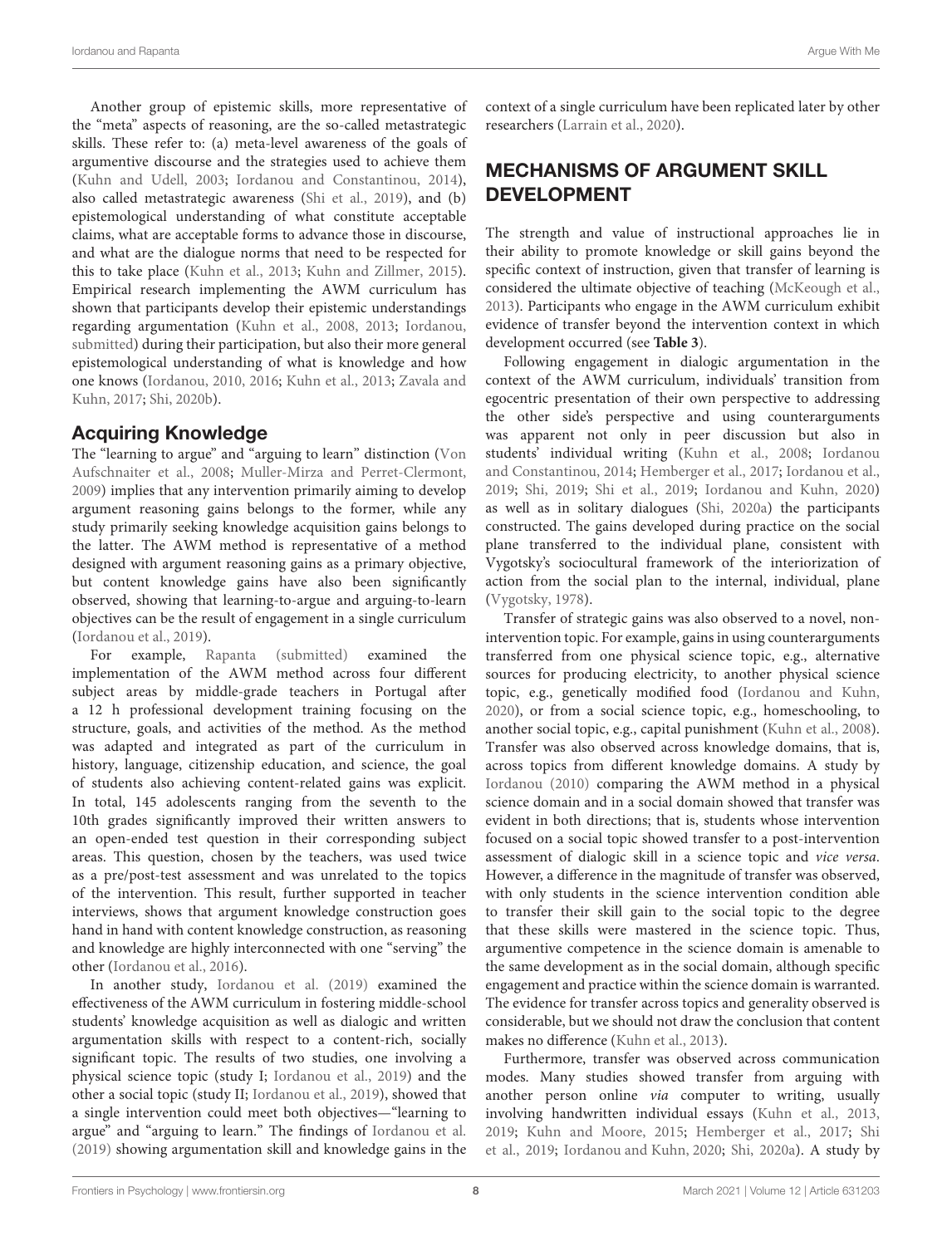[Iordanou](#page-12-26) [\(2013\)](#page-12-26) showed transfer from arguing on the computer to arguing face-to-face. Primary school students engaged in the AWM method via an instant messaging software on the computer. Although the participants initially exhibited limited ability in arguing both face to face and on the computer, by the end of the intervention, they exhibited significant advances

TABLE 3 | Gains of engagement in the "Argue with Me" (AWM) curriculum and evidence of transfer.

| Study                                              | Intervention gains                                                                                                                                                                                                                                                                     | <b>Transfer of gains</b>                                                                                                                                   |
|----------------------------------------------------|----------------------------------------------------------------------------------------------------------------------------------------------------------------------------------------------------------------------------------------------------------------------------------------|------------------------------------------------------------------------------------------------------------------------------------------------------------|
| Kuhn et al. (2008): US sample                      | Antilogos (counterargument and rebuttal) Quantity and<br>quality of reasons (genuine justifications) Increasing<br>meta-level usage (meta-directive) during the course of the<br>intervention                                                                                          | Transfer from social topics to a novel social topic and<br>transfer from online dialogue to individual essays                                              |
| lordanou (2010): Cyprus sample                     | Number and length of utterances and rebuttal strings<br>Antilogos (counterarguments, counter-critiques)                                                                                                                                                                                | Transfer across content domains: from social to physical<br>science and vice versa                                                                         |
| Kuhn and Crowell (2011): US sample                 | Antilogos (two-sided essays) Epistemological gains: greater<br>awareness of the relevance of evidence to argument                                                                                                                                                                      | Transfer from online dialogue to two individual essays on<br>new social topics (two-sided essays)                                                          |
| lordanou (2013): Cyprus sample                     | Antilogos (counterarguments and rebuttals)                                                                                                                                                                                                                                             | Transfer from electronic dialogue to face-to-face dialogue                                                                                                 |
| Kuhn et al. (2013): US sample                      | Epistemological gain: metatalk becomes more reciprocal,<br>sustained with time, and focused on the argumentation<br>process Antilogos (counterarguments)                                                                                                                               | Transfer of the two types of gains to dialogue evaluation<br>and dialoque construction tasks                                                               |
| Crowell and Kuhn (2014): US sample                 | Antilogos (counterarguments)                                                                                                                                                                                                                                                           | Transfer from a social intervention topic to new social topics<br>and transfer from dialogue to an evaluation task of a<br>dialogic argumentation sequence |
| lordanou and Constantinou (2014):<br>Cyprus sample | Increase in evidence use (functional units to weaken the<br>opponent's claims) Increase in meta-level talk about<br>evidence                                                                                                                                                           | Transfer from a physical science topic to a novel physical<br>science topic                                                                                |
| Iordanou and Constantinou (2015):<br>Cyprus sample | Greater use of evidence to weaken opponents' claims More<br>accurate evidence and meta-level communication about<br>evidence                                                                                                                                                           | Transfer from a physical science topic to a novel<br>socioscientific topic                                                                                 |
| Kuhn and Moore (2015): US sample                   | More evidence-based claims New evidence integration                                                                                                                                                                                                                                    | Transfer from dialogue to individual essays                                                                                                                |
| Kuhn and Zilmer (2015): US sample                  | Gradual increase of metatalk statements and their<br>acknowledgment by the opposing pair                                                                                                                                                                                               |                                                                                                                                                            |
| lordanou (2016): Cyprus sample                     | Epistemological understanding                                                                                                                                                                                                                                                          | Transfer across social and science topics                                                                                                                  |
| Kuhn et al. (2016b): US sample                     | Number of functional idea units increase Antilogos<br>(counterarguments)                                                                                                                                                                                                               | Transfer across social topics and from dialogue to individual<br>essays                                                                                    |
| Mayweg-Paus et al., 2015: US sample                | Antilogos (counter-critique, counter-alternative, underminer)                                                                                                                                                                                                                          |                                                                                                                                                            |
| Hemberger et al. (2017): US sample                 | Evidence use                                                                                                                                                                                                                                                                           | Transfer from dialogue to individual essays on the<br>intervention topic and a novel topic                                                                 |
| Papathomas and Kuhn (2017): US<br>sample           | Antilogos (counterarguments)                                                                                                                                                                                                                                                           | Transfer from dialogues with a more capable other to<br>peer-only dialogues on a new topic                                                                 |
| Zillmer and Kuhn (2018): US sample                 | Metatalk as a result of metacognitive regulation                                                                                                                                                                                                                                       |                                                                                                                                                            |
| lordanou et al. (2019): Cyprus and US<br>samples   | Content knowledge acquisition Acknowledging and<br>addressing incongruent evidence                                                                                                                                                                                                     | Transfer from dialogue to individual essays on intervention<br>topic                                                                                       |
| Kuhn et al. (2019): US sample                      | Antilogos (counterarguments)                                                                                                                                                                                                                                                           | Transfer from dialogue to individual essays within citizenship<br>education curriculum                                                                     |
| Rapanta and Trovão (2019):<br>Portuguese sample    | Increased use of functional units (with reasoning fallacies<br>related to social representations still present) Increased use<br>of "However" compound units                                                                                                                           | Transfer from dialogue to written essays within citizenship<br>education curriculum, two grades (seventh and 10th)                                         |
| Shi (2019): Chinese sample                         | Use of evidence: greater use in a condition engaged in<br>reflective activities devoted to evidence, in addition to the<br>AWM reflective activities                                                                                                                                   | Transfer from dialogue to written essays on intervention and<br>transfer topics                                                                            |
| Shi et al. (2019): US sample                       | Greater use of support own and weaken other evidence on<br>intervention topic                                                                                                                                                                                                          | Transfer from dialogue to individual essays                                                                                                                |
| lordanou and Kuhn (2020): Cyprus<br>sample         | Gains in evidence used to weaken other, weaken own, and<br>support other                                                                                                                                                                                                               | Transfer from first to second year, with a new topic in the<br>physical science domain                                                                     |
| Shi (2020b): Chinese sample                        | Metatalk grows more frequent, becoming increasingly<br>focused on evaluating the source of evidence and better<br>sustained over successive turns Gains in epistemological<br>understanding (Livia task) and intellectual disposition to<br>engage in argument and recognize its value |                                                                                                                                                            |
|                                                    |                                                                                                                                                                                                                                                                                        |                                                                                                                                                            |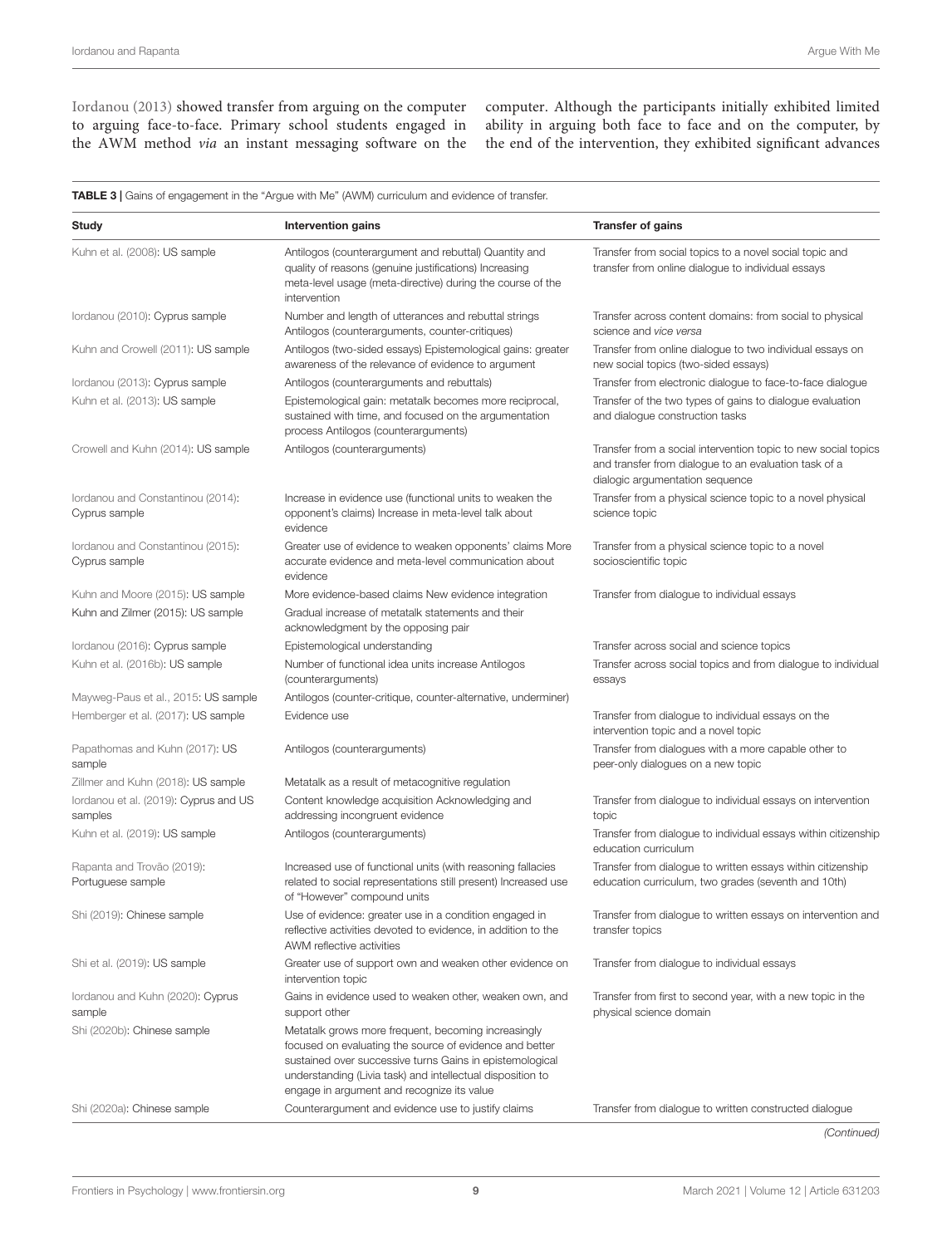#### <span id="page-9-0"></span>TABLE 3 | Continued

| Study                                             | Intervention gains                                                                                                                      | <b>Transfer of gains</b>                                                                                                                                                                                                                                                   |
|---------------------------------------------------|-----------------------------------------------------------------------------------------------------------------------------------------|----------------------------------------------------------------------------------------------------------------------------------------------------------------------------------------------------------------------------------------------------------------------------|
| lordanou (in press): Cyprus sample                | Greater diversity of arguments, taking multiple<br>considerations (both social and science-related) into<br>account Two-sided arguments | Transfer from dialogue to individual essay on intervention<br>topic                                                                                                                                                                                                        |
| lordanou (submitted): Cyprus sample               | More evidence used to weaken other's position<br>Improvement in metastrategic and epistemological<br>awareness                          |                                                                                                                                                                                                                                                                            |
| lordanou and Fotiou (submitted):<br>Cyprus sample | Multiple-text comprehension Use of weaken-other evidence                                                                                | Transfer from dialogue to individual essays                                                                                                                                                                                                                                |
| Matos (2021): Brazilian sample                    | More frequent evidence-based arguments and integration<br>of belief-incongruent statements with belief-congruent ones                   | Transfer from dialoque to essay on a novel topic                                                                                                                                                                                                                           |
| Rapanta (submitted): Portuguese<br>sample         | Increased use of functional units and "However" compound<br>units                                                                       | Transfer from "learning to argue" to "arguing to learn":<br>improvement in content-related reasoning tasks without<br>other type of training Gains observed across four different<br>disciplinary areas (natural science, history, language, and<br>citizenship education) |

in both modes. The gains of practice in the electronic mode increased levels of counterargument and rebuttal—successfully transferred to the face-to-face mode.

Transfer of AWM gains was also observed in other tasks. [Iordanou and Fotiou](#page-12-43) [\(submitted\)](#page-12-43) examined the effectiveness of engagement in dialogic argumentation in relation to its ability to promote multiple-text comprehension. The multipletext comprehension of primary school students who engaged in the AWM method was compared with that of a control group, who engaged in business-as-usual school curriculum. Only the experimental group improved in multiple-text comprehension. They showed progress in both argument skill and multipletext integration skill throughout engagement in the intervention. Engagement in dialogic argumentation can thus serve as a promising pathway toward multiple-text comprehension. Dialogic argumentation, in which a contrasting perspective is embodied in a "real" person, as in the AWM method, may have benefited thinking about the issue, probably by emphasizing that there indeed exists a flesh-and-blood other who supports such views [\(Mill,](#page-13-31) [1859/1996;](#page-13-31) [Iordanou and Kuhn,](#page-12-24) [2020\)](#page-12-24). Recognizing that alternative positions exist on an issue, an epistemological achievement, is fundamental for multiple-text comprehension [\(Britt and Rouet,](#page-12-44) [2012;](#page-12-44) [List and Alexander,](#page-12-45) [2019\)](#page-12-45). The integration of contrasting views requires one to appreciate the need for and recognize the value of engaging in this task in order to expend the effort to engage in it, a recognition only mature epistemological understanding can provide [\(Kuhn,](#page-12-46) [2020\)](#page-12-46).

### Explaining Transfer of Gains

The transfer of gains observed from the intervention context to novel ones shows that something is developing that, once developed, is then transferable to a context different from the one in which it has originally developed. What is developing that supports the transfer of gains in argument skills? What is the mechanism of transfer? Studies using the microgenetic method suggest that a metastrategic understanding of the norms of argumentation is developing and supports the development of argument skills [\(Kuhn et al.,](#page-12-10) [2008,](#page-12-10) [2013;](#page-12-14) [Iordanou and](#page-12-23) [Constantinou,](#page-12-23) [2015;](#page-12-23) [Kuhn and Zillmer,](#page-12-40) [2015;](#page-12-40) [Shi,](#page-13-23) [2020b;](#page-13-23) [Iordanou,](#page-12-31) [submitted\)](#page-12-31).

[Kuhn et al.](#page-12-10) [\(2008\)](#page-12-10) examined young adolescents' development of better meta-level understanding about argumentive discourse and its goals. They particularly examined the claim that developing a meta-level understanding of the goals of argumentation, namely engaging in one another's claims and undertaking to weaken them, as well as seeking acceptance of one's own claims, what [Walton](#page-13-4) [\(1989\)](#page-13-4) identifies as the dual goal of argumentation, is likely to support progress in the procedural aspect. In an attempt to heighten such awareness, [Kuhn et al.](#page-12-10) [\(2008\)](#page-12-10) have implemented three techniques. Firstly, they ask participants who shared the same position to work in pairs in engaging in dialogues with opposing pairs, promoting planning and evaluation within the same-side pair. Secondly, they ask participants to engage in an explicit reflective activity in which they contemplate a transcript of their own previous dialogues, made possible by the record preserved by the electronic medium. Using a microgenetic method, they examined the processes of change during a year-long intervention program involving the AWM method. Observation captured both argumentive strategies within the discourse, but also metatalk, defined as talk about the discourse as opposed to talk about the topic. Participants showed significant gains in meta-level talk over the course of the intervention, in addition to gains in the use of counterargument strategies aiming to weaken others' positions. These findings suggest that metal-level awareness and understanding of argumentation is developing through engagement in dialogic argumentation and supports development at the performance level.

[Kuhn et al.](#page-12-14) [\(2013\)](#page-12-14), further examining individuals' meta-level understanding while engaging in the AWM method over the course of 3 years, confirmed and extended these earlier findings. Increasing metatalk revealed students becoming more explicit in their understanding of argumentation norms over time. This metatalk became more reciprocal and sometimes took a directive character, with one member of the pair providing meta-level scaffolding for the other. [Shi](#page-13-23) [\(2020b\)](#page-13-23) recently provided further support of the findings of developing meta-level understanding, reporting also an increasing prevalence of metatalk in evaluating sources of evidence.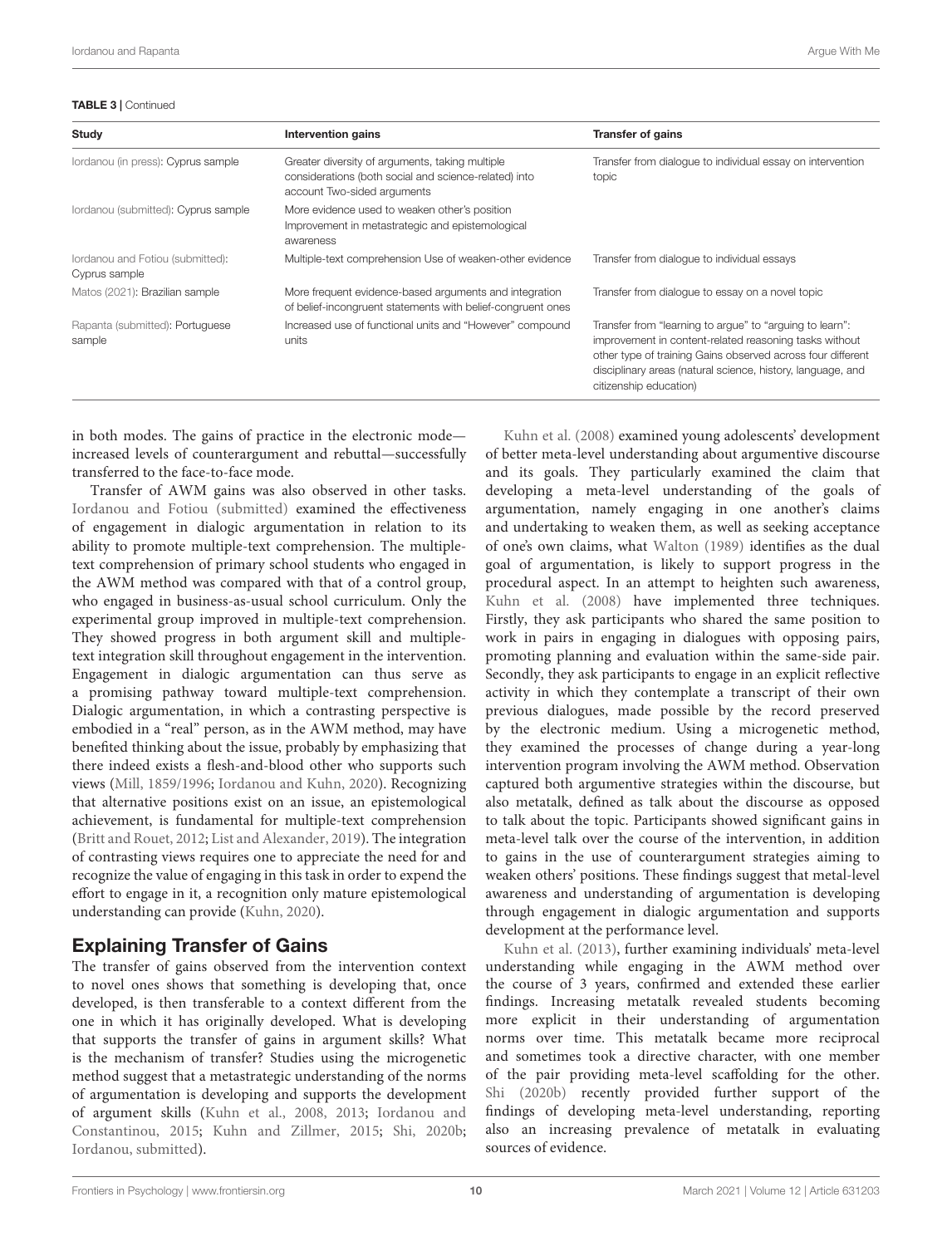[Iordanou and Constantinou](#page-12-23) [\(2015\)](#page-12-23); [Shi](#page-13-15) [\(2019\)](#page-13-15), and [Iordanou](#page-12-31) [\(submitted\)](#page-12-31) revealed the unique contribution of reflective activities within the AWM method in promoting individuals' meta-level understanding of argumentation. [Iordanou and](#page-12-23) [Constantinou](#page-12-23) [\(2015\)](#page-12-23) asked students to engage in reflective activities, which, in addition to prompting students to reflect on whether they constructed counterarguments and rebuttals, as was the case in the [Kuhn et al.](#page-12-10) [\(2008\)](#page-12-10) study, prompted them to reflect also on whether they had used evidence in their counterarguments or rebuttals. The results showed significant gains in primary school students' meta-level talk as well as greater use of evidence-based counterarguments immediately after students engaged in reflective activities within the AWM method. [Shi](#page-13-15) [\(2019\)](#page-13-15) examined a group who engaged in additional reflective activities focusing on evidence, in addition to engaging in the reflective activities already a part of the AWM method that focus on the use of counterarguments and rebuttals. Compared with a group who engaged only in the reflective activities of the AWM method, Shi found that the additional reflection led to additional gains in argumentive writing, particularly in coordinating evidence and claim. [Iordanou](#page-12-31) [\(submitted\)](#page-12-31) employed an experimental design comparing two conditions: the AWM method vs. the AWM method minus its reflective activities (control condition). Participants who engaged in reflective activities related to argumentation, in addition to practice in argumentation—the AWM method—outperformed participants who only engaged in argumentation practice. The AWM group showed greater gains in argument skill—particularly in employing evidence to weaken an opposing position. Microgenetic analysis of dialogues during the interventions revealed a different pattern of progress across the two conditions. Experimental condition participants exhibited gradual and ultimately greater improvements at both the strategic and meta levels compared to the control condition participants.

This line of work shows that meta-level awareness and understanding of argumentation develop with extended practice in and reflection on argumentive discourse. Gains in meta-level awareness appear hand in hand with gains at the strategic level, suggesting a bootstrapping relation between performance at the strategic level and meta-level awareness and understanding of argumentation [\(Kuhn and Pearsall,](#page-12-47) [1998\)](#page-12-47). The meta-level awareness and understanding that are developing involve both metastrategic knowledge, which is an understanding about how to produce, for example, a counterargument or use a piece of evidence, and epistemological understanding. The latter entails appreciation of counterargument and evidence as critical components of argumentation as well as recognition of the point of argument and value argumentation in influencing others [\(Kuhn and Crowell,](#page-12-27) [2011;](#page-12-27) [Kuhn](#page-12-14) [et al.,](#page-12-14) [2013\)](#page-12-14). [Shi](#page-13-23) [\(2020b\)](#page-13-23) examined Chinese middle school students' disposition to engage in argumentive discourse after participating in a program employing the AWM method. She found that participants showed greater endorsement of argumentive discussion as a valuable activity than did peers in a non-participating control group.

Another prominent epistemological achievement observed to develop among adolescents engaged in the AWM method is the appreciation of the subjective nature of human knowledge and acknowledgment of alternative interpretations. Growing attention to others' positions implies an implicit developing understanding that these are worthy of consideration. More direct evidence comes from an experimental study [\(Iordanou](#page-12-24) [and Kuhn,](#page-12-24) [2020\)](#page-12-24) comparing the collaborative (same-side) and adversarial (mixed-position) discourse conditions. The adversarial condition prompted more attention to evidence pertinent to the opposing position and greater gains in the use of evidence weakening the opposing position. Finally, examination of meta-level communication provides evidence of growing epistemological understanding reflected, for example, in requests to clarify whether an opponent's claim represents a personal view or is based on evidence [\(Kuhn et al.,](#page-12-14) [2013;](#page-12-14) [Shi,](#page-13-23) [2020b\)](#page-13-23). Even more direct evidence, based on explicit measures of epistemological understanding, is also available, confirming advances in epistemological understanding following engagement and practice in dialogic argumentation [\(Iordanou,](#page-12-25) [2010,](#page-12-25) [2016;](#page-12-41) [Zavala and Kuhn,](#page-13-22) [2017;](#page-13-22) [Shi,](#page-13-23) [2020b\)](#page-13-23).

# PEDAGOGICAL IMPLICATIONS AND OPEN PATHS FOR FUTURE RESEARCH AND APPLICATION

The review of the literature on the dialogue-based curriculum proposed by Kuhn and her colleagues indicates that it constitutes a powerful approach to fostering dialogic skills and for extending those skills to new content and to students' individual writing. The remarkable consistency with which the findings of the AWM curriculum have been replicated in almost 30 studies, in different countries worldwide—the United States, Europe, and Asia since its early implementations shows that it has broad potential either as a stand-alone curriculum for developing argument skills or contextualized within different knowledge domains social, physical science, socioscientific—and the gains have the potential to transfer to novel topics, domains, communication modes, and tasks.

According to [Wilson and Bai](#page-13-32) [\(2010\)](#page-13-32), for students to become metacognitive and therefore self-regulated learners, teachers should engage students in problem-solving activities, allowing them to share their thinking and discuss their problem solving, to generate their own questions, and to explain their answers. All of these activities are present in the AWM curriculum. In addition, the AWM method goes a step further: not only do students learn how to work independently and collaboratively, as may happen in many structured inquiry-based learning environments, but they also become epistemic learners, or in Resnick's and colleagues' perspective, members of a community in which each one is accountable to the other [\(Michaels et al.,](#page-13-13) [2008;](#page-13-13) [Resnick et al.,](#page-13-7) [2010\)](#page-13-7). This fostering of epistemic accountability is a major product of the AWM curriculum.

Although some research examining the unique contribution of particular features of the AWM curriculum has been conducted to better understand how gains are achieved, there remain many questions to be addressed to gain a fuller understanding of how the curriculum functions at both the individual and social levels, its pedagogical implications, and its full potential. There are components of the multicomponent AWM curriculum whose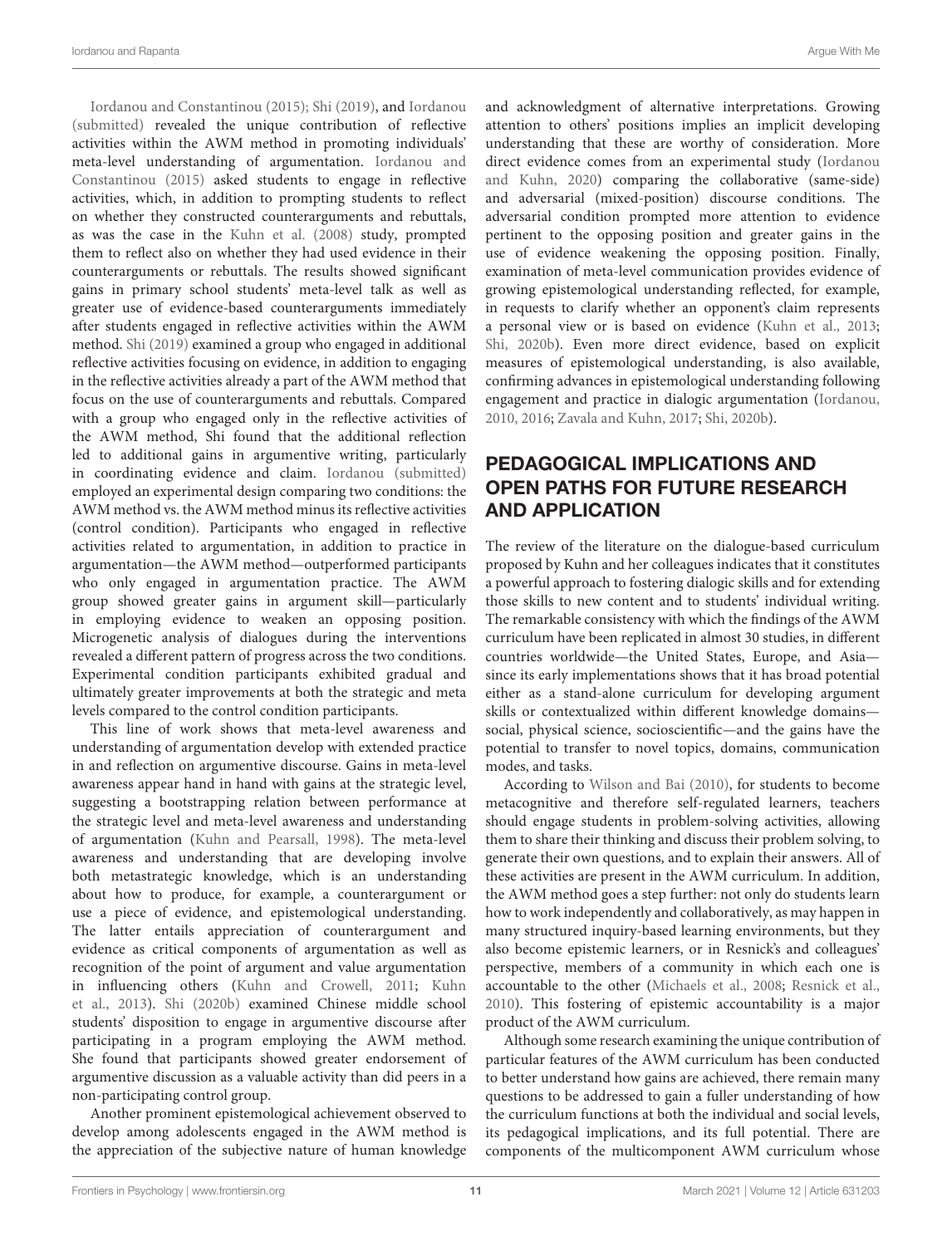roles have not yet been fully examined, such as the role of sameside peer collaboration in arguing against peers holding opposing views and which forms of collaboration are most effective. The roles of group work, peers' feedback, and visual aids, such as the use of different colored cards to represent the different components of an argument and their connection in the form of a sequence (argument–counterargument–rebuttal), remain to be established. Future research can also examine the specific challenges of different forms of evidence. Evidence in questionand-answer format has been shown to be more effective than traditional text [\(Iordanou et al.,](#page-12-12) [2019\)](#page-12-12); however, the effects of other forms of information, such as graphs, tables, and images [\(Iordanou and Constantinou,](#page-12-23) [2015\)](#page-12-23), have yet to be examined. Also, what are the effects on the ability to evaluate evidence, as well as on inquiry skills, as different epistemic standards regarding evidence develop?

The AWM method, which centers around dense engagement in peer dialogue, has been proven sufficient with little in the way of adult instruction. Future work can compare the achievements of the AWM method to those of more explicit direct instruction, in particular with respect to the development of writing. Also, determining how the AWM method can be best integrated into traditional curricular subjects and at different developmental levels requires more work. The method has been implemented thus far largely by researchers, or teachers who worked in close collaboration with researchers. We should not take for granted that all teachers will be interested in learning and implementing this method. Some teachers feel uncomfortable not having full control of what goes on in their classrooms (such as talk between students that they do not hear). Some may not be convinced that student-to-student talk is productive. Therefore, future work should explore methods of professional development of teachers that enable them to try methods that may fall outside of their present comfort zones. The connection found between teachers' own argument skills and their facility in supporting students' argument skill development [\(Lytzerinou and Iordanou,](#page-12-48) [2020\)](#page-12-48), as well as evidence of gains in pre-service teachers' argument skills following engagement in the AWM method [\(Iordanou](#page-12-28) [and Constantinou,](#page-12-28) [2014\)](#page-12-28), suggests use of the AWM method itself in the professional development of teachers. Whether such experience is sufficient to transfer to their teaching practice remains to be seen.

Another avenue for future research is to study how the curriculum can be adapted to different cultural contexts. The AWM method has been implemented with success in Eastern as well as Western cultures [\(Shi,](#page-13-15) [2019\)](#page-13-15), with consistent findings. Yet, the question remains open of the extent to which the method will yield the same findings across a wider range of socioeconomic and academic backgrounds in non-western cultures. Even more importantly, future research is needed to investigate how the method can be adapted in order to be more suited to different cultural settings. Which are those components of the method that can or should be adapted in different cultural settings and which are essential to its effectiveness and therefore should constitute an integral part of the method across contexts? The two, [Kuhn](#page-12-8) [\(2019\)](#page-12-8) has claimed in this category, are deep engagement with a topic and dense peer-to-peer discourse.

Finally, future research can examine the transfer of gains fostered by the AWM curriculum to real-life settings and its potential to affect not only thinking but also behavior. Do the gains of the AWM curriculum transfer to whole-class discussion and to discussions, as well as individual thinking, outside of the classroom? Although there is evidence that the AWM curriculum fosters gains in intellectual values and epistemological understanding, as assessed in paper-and-pencil measures, its potential to support critical thinking in real-life contexts needs further investigation. According to [Halpern](#page-12-49) [\(1998\)](#page-12-49), "a critical thinker exhibits the following dispositions or attitudes: (a) willingness to engage in and persist at a complex task, (b) habitual use of plans and the suppression of impulsive activity, (c) flexibility or open-mindedness, (d) willingness to abandon non-productive strategies in an attempt to self-correct, and (e) an awareness of the social realities that need to be overcome (such as the need to seek consensus or compromise) so that thoughts can become actions" (p. 452). Although the connection between AWM gains and critical argumentation is clear, such gains can be further contextualized to everyday real-life decision-making. For example, does engagement in the AWM curriculum on pressing topics, such as climate change, affect individuals' immediate or longer-term attitudes and decisions on this issue? Unlike traditional school curriculum, the AWM curriculum focuses on deep engagement with contemporary social issues, such as immigration, an engagement that prepares students for engaged, active citizenship [\(Kuhn et al.,](#page-12-42) [2019;](#page-12-42) [Rapanta and Trovão,](#page-13-30) [2019\)](#page-13-30). Yet, the question of whether and how engagement in the AWM method can support more responsible citizenship is an open one. In addition to more engaged, responsible citizenship, can the curriculum promote or change fundamental values, in particular the intellectual value of appreciation for the power of argument and evidence in resolving differences? Only future research can explore the full potential of the AWM curriculum and how it can further be developed to promote among the next generation the valuing of dialogue within and across societies.

# AUTHOR CONTRIBUTIONS

Both authors listed have made a substantial, direct and intellectual contribution to the work, and approved it for publication.

# FUNDING

CR would like to thank the ArgLab at the Institute of Philosophy of the Universidade NOVA de Lisboa. This work was funded by national funds through the FCT – Fundação para a Ciência e a Tecnologia, I.P., under the strategic project UIDB/00183/2020 and the Norma Transitória – DL 57/2016/CP1453/CT0066.

# ACKNOWLEDGMENTS

The authors would like to express their appreciation to Deanna Kuhn for her thoughtful comments.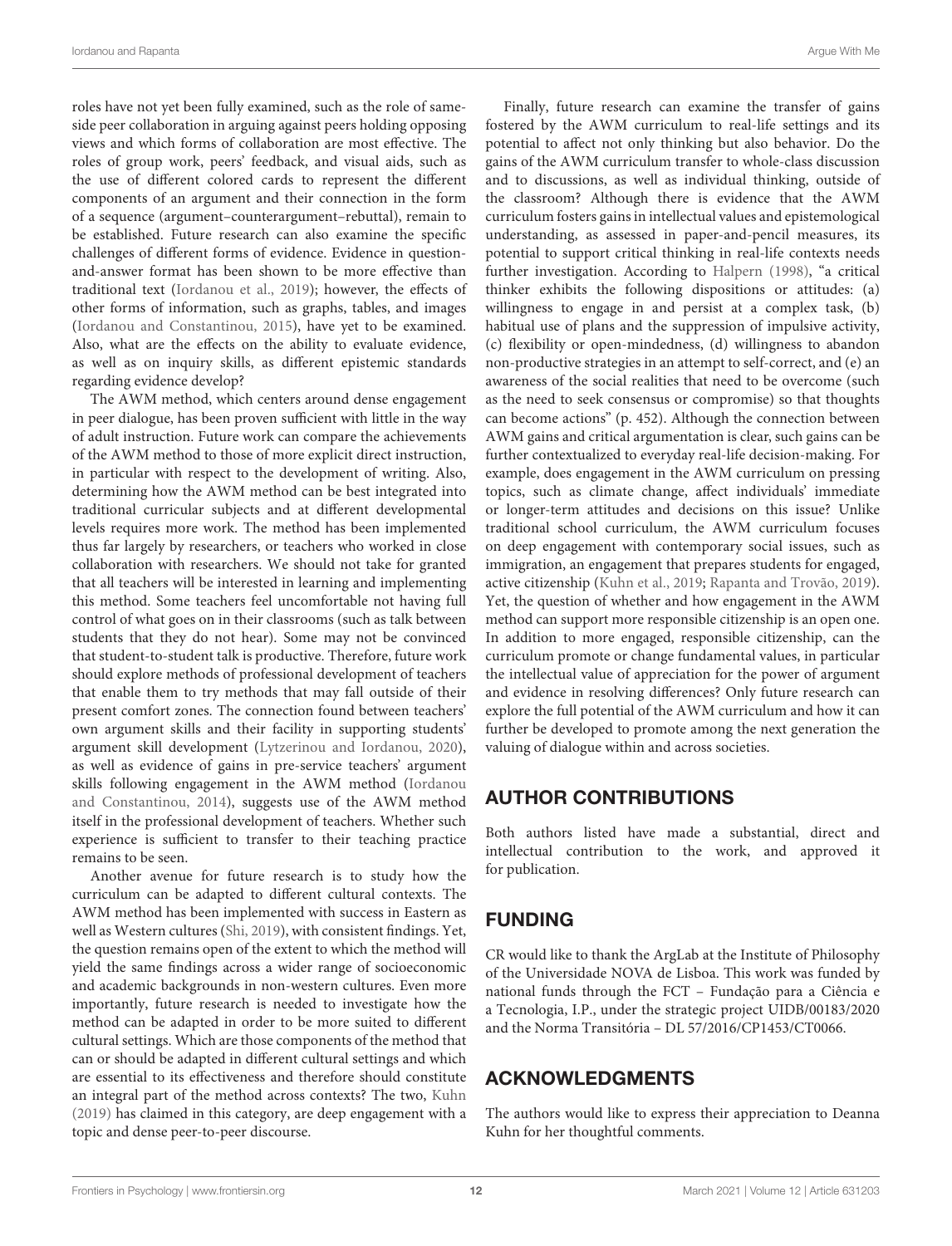- <span id="page-12-19"></span>Arcidiacono, F., and Bova, A. (2015). Activity-bound and activity-unbound arguments in response to parental eat-directives at mealtimes: differences and similarities in children of 3-5 and 6-9 years old. Learn. Cult. Soc. Interact. 6, 40–55. [doi: 10.1016/j.lcsi.2015.03.002](https://doi.org/10.1016/j.lcsi.2015.03.002)
- <span id="page-12-3"></span>Billig, M. (1987). Arguing and Thinking: A Rhetorical Approach to Social Psychology. Cambridge: Cambridge University Press.
- <span id="page-12-15"></span>Blair, J. A., and Johnson, R. H. (1987). Argumentation as dialectical. Argumentation 1, 41–56.
- <span id="page-12-18"></span>Bova, A., and Arcidiacono, F. (2014). Types of arguments in parents– children discussions: an argumentive analysis. J. Appl. Psycholinguistics 14, 43–66.
- <span id="page-12-44"></span>Britt, M. A., and Rouet, J. F. (2012). "Learning with multiple documents: component skills and their acquisition," in Enhancing the Quality of Learning: Dispositions, Instruction, and Learning Processes, eds J. R. Kirby and M. J. Lawson (Cambridge: Cambridge University Press), 276–314. [doi: 10.1017/](https://doi.org/10.1017/CBO9781139048224.017) [CBO9781139048224.017](https://doi.org/10.1017/CBO9781139048224.017)
- <span id="page-12-20"></span>Buckland, M. K. (1991). Information as thing. J. Am. Soc. Inform. Sci. 42, 351–360.
- <span id="page-12-35"></span>Chinn, C. A., Buckland, L. A., and Samarapungavan, A. L. A. (2011). Expanding the dimensions of epistemic cognition: arguments from philosophy and psychology. Educ. Psychol. 46, 141–167. [doi: 10.1080/00461520.2011.58](https://doi.org/10.1080/00461520.2011.587722) [7722](https://doi.org/10.1080/00461520.2011.587722)
- <span id="page-12-13"></span>Crowell, A., and Kuhn, D. (2014). Developing dialogic argumentation skills: a three-year intervention study. J. Cogn. Dev. 31, 456–496.
- <span id="page-12-11"></span>Felton, M. K. (2004). The development of discourse strategies in adolescent argumentation. Cogn. Dev. 19, 35–52. [doi: 10.1016/j.cogdev.2003.09.001](https://doi.org/10.1016/j.cogdev.2003.09.001)
- <span id="page-12-0"></span>Garcia-Mila, M., Gilabert, S., Erduran, S., and Felton, M. (2013). The effect of argumentive task goal on the quality of argumentive discourse. Sci. Educ. 97, 497–523. [doi: 10.1002/sce.21057](https://doi.org/10.1002/sce.21057)
- <span id="page-12-39"></span>Graff, G., and Birkenstein, C. (2010). They Say, I Say. the Moves that Matter in Academic Writing. New York, NY: W. W. Norton & Company.
- <span id="page-12-49"></span>Halpern, D. F. (1998). Teaching critical thinking for transfer across domains: disposition, skills, structure training, and metacognitive monitoring. Am. Psychol. 53, 449–455. [doi: 10.1037/0003-066x.53.4.449](https://doi.org/10.1037/0003-066x.53.4.449)
- <span id="page-12-21"></span>Hemberger, L., Kuhn, D., Matos, F., and Shi, Y. (2017). A dialogic path to evidencebased argumentive writing. J. Learn. Sci. 26, 575–607. [doi: 10.1080/10508406.](https://doi.org/10.1080/10508406.2017.1336714) [2017.1336714](https://doi.org/10.1080/10508406.2017.1336714)
- <span id="page-12-43"></span>Iordanou, K., and Fotiou, C. (submitted). Supporting Multiple-Text Comprehension Through Argumentation. Manuscript submitted for publication.
- <span id="page-12-25"></span>Iordanou, K. (2010). Developing argument skills across scientific and social domains. J. Cogn. Dev. 11, 293–327. [doi: 10.1080/15248372.2010.485335](https://doi.org/10.1080/15248372.2010.485335)
- <span id="page-12-26"></span>Iordanou, K. (2013). Developing face-to-face argumentation skills: does arguing on the computer help? J. Cogn. Dev. 14, 292–320. [doi: 10.1080/15248372.2012.](https://doi.org/10.1080/15248372.2012.668732) [668732](https://doi.org/10.1080/15248372.2012.668732)
- <span id="page-12-41"></span>Iordanou, K. (2016). Developing epistemological understanding through argumentation in scientific and social domains. Zeitschrift für Pädagogische Psychologie 30(2-3), 109–119. [doi: 10.1024/1010-0652/a00](https://doi.org/10.1024/1010-0652/a000172) [0172](https://doi.org/10.1024/1010-0652/a000172)
- <span id="page-12-38"></span>Iordanou, K. (in press). "Supporting critical thinking through engagement in dialogic argumentation: the case of discussing genetically modified food," in Critical Thinking in Biology and Environmental Education: Facing challenges in a post-truth world, eds B. Puig and M. P. Jiménez-Aleixandre (Berlin: Springer).
- <span id="page-12-31"></span>Iordanou, K. (submitted). Supporting strategic and meta-strategic development of argument skill: the role of reflection. Manuscript submitted for publication.
- <span id="page-12-28"></span>Iordanou, K., and Constantinou, C. P. (2014). Developing pre-service teachers' evidence-based argumentation skills on socio-scientific issues. Learn. Instruction 34, 42–57. [doi: 10.1016/j.learninstruc.2014.07.004](https://doi.org/10.1016/j.learninstruc.2014.07.004)
- <span id="page-12-23"></span>Iordanou, K., and Constantinou, C. P. (2015). Supporting use of evidence in argumentation through practice in argumentation and reflection in the context of SOCRATES learning environment. Sci. Educ. 99, 282–311. [doi: 10.1002/sce.](https://doi.org/10.1002/sce.21152) [21152](https://doi.org/10.1002/sce.21152)
- <span id="page-12-24"></span>Iordanou, K., and Kuhn, D. (2020). Contemplating the opposition: does a personal touch matter? Discourse Process. 57, 343–359. [doi: 10.1080/0163853x.2019.](https://doi.org/10.1080/0163853x.2019.1701918) [1701918](https://doi.org/10.1080/0163853x.2019.1701918)
- <span id="page-12-34"></span>Iordanou, K., Kendeou, P., & Beker, K. (2016). Argumentative reasoning. in eds J. A. Greene, W. A. Sandoval, & I. Braten, Handbook of Epistemic Cognition. Milton Park: Routledge.
- <span id="page-12-12"></span>Iordanou, K., Kuhn, D., Matos, F., Shi, Y., and Hemberger, L. (2019). Learning by arguing. Learn. Instruction 63, 101–207.
- <span id="page-12-6"></span>Johnson, R. H. (2002). Manifest Rationality: a Pragmatic Theory of Argument. Milton Park: Routledge.
- <span id="page-12-4"></span>Kuhn, D. (1992). Thinking as argument. Harv. Educ. Rev. 62, 155–179.
- <span id="page-12-36"></span>Kuhn, D. (1999). A developmental model of critical thinking. Educ. Res. 28, 16–46. [doi: 10.3102/0013189x028002016](https://doi.org/10.3102/0013189x028002016)
- <span id="page-12-37"></span>Kuhn, D. (2001). How do people know?. Psychol. Sci. 12, 1–8. [doi: 10.1111/1467-](https://doi.org/10.1111/1467-9280.00302) [9280.00302](https://doi.org/10.1111/1467-9280.00302)
- <span id="page-12-17"></span>Kuhn, D. (2015). Thinking together and alone. Educ. Res. 44, 46–53. [doi: 10.3102/](https://doi.org/10.3102/0013189x15569530) [0013189x15569530](https://doi.org/10.3102/0013189x15569530)
- <span id="page-12-5"></span>Kuhn, D. (2018b). Building Our Best future: Thinking Critically About Ourselves and Our World. New York: Wessex Learning.
- <span id="page-12-7"></span>Kuhn, D. (2018a). A role for reasoning in a dialogic approach to critical thinking. Topoi 37, 121–128. [doi: 10.1007/s11245-016-9373-4](https://doi.org/10.1007/s11245-016-9373-4)
- <span id="page-12-8"></span>Kuhn, D. (2019). Critical thinking as discourse. Hum. Dev. 62, 146–164. [doi:](https://doi.org/10.1159/000500171) [10.1159/000500171](https://doi.org/10.1159/000500171)
- <span id="page-12-46"></span>Kuhn, D. (2020). Why is reconciling divergent views a challenge?. Curr. Dir. Psychol. Sci. 29, 27–32. [doi: 10.1177/0963721419885996](https://doi.org/10.1177/0963721419885996)
- <span id="page-12-40"></span>Kuhn, D., & Zillmer, N. (2015). Developing norms of discourse. in eds L. Resnick, C. Asterhan, & S. Clarke, Socializing Intelligence Through Academic Talk and Dialogue (pp. 77–86). Washington, DC: American Educational Research Association.
- <span id="page-12-27"></span>Kuhn, D., and Crowell, A. (2011). Dialogic argumentation as a vehicle for developing young adolescents' thinking. Psychol. Sci. 22, 545–552. [doi: 10.1177/](https://doi.org/10.1177/0956797611402512) [0956797611402512](https://doi.org/10.1177/0956797611402512)
- <span id="page-12-16"></span>Kuhn, D., and Moore, W. (2015). Argument as core curriculum. Learn. Res. Pract. 1, 66–78.
- <span id="page-12-47"></span>Kuhn, D., and Pearsall, S. (1998). Relations between metastrategic knowledge and strategic performance. Cogn. Dev. 13, 227–247. [doi: 10.1016/s0885-2014\(98\)](https://doi.org/10.1016/s0885-2014(98)90040-5) [90040-5](https://doi.org/10.1016/s0885-2014(98)90040-5)
- <span id="page-12-9"></span>Kuhn, D., and Udell, W. (2003). The development of argument skills. Child Dev. 74, 1245–1260. [doi: 10.1111/1467-8624.00605](https://doi.org/10.1111/1467-8624.00605)
- <span id="page-12-42"></span>Kuhn, D., Feliciano, N., and Kostikina, D. (2019). Engaging contemporary issues as practice for citizenship. Soc. Stud. 110, 207–219. [doi: 10.1080/00377996.2019.](https://doi.org/10.1080/00377996.2019.1625856) [1625856](https://doi.org/10.1080/00377996.2019.1625856)
- <span id="page-12-10"></span>Kuhn, D., Goh, W., Iordanou, K., and Shaenfield, D. (2008). Arguing on the computer: a microgenetic study of developing argument skills in a computersupported environment. Child Dev. 79, 1311–1329.
- <span id="page-12-2"></span>Kuhn, D., Hemberger, L., and Khait, V. (2016a). Argue with Me: Developing Thinking and Writing Through Dialog. Milton Park: Routledge.
- <span id="page-12-22"></span>Kuhn, D., Hemberger, L., and Khait, V. (2016b). Tracing the development of argumentive writing in a discourse-rich context. Written Commun. 33, 92–121. [doi: 10.1177/0741088315617157](https://doi.org/10.1177/0741088315617157)
- <span id="page-12-30"></span>Kuhn, D., Shaw, V., and Felton, M. (1997). Effects of dyadic interaction on argumentive reasoning. Cogn. Instruc. 15, 287–315. [doi: 10.1207/](https://doi.org/10.1207/s1532690xci1503_1) [s1532690xci1503\\_1](https://doi.org/10.1207/s1532690xci1503_1)
- <span id="page-12-14"></span>Kuhn, D., Zillmer, N., Crowell, A., and Zavala, J. (2013). Developing norms of argumentation: metacognitive, epistemological, and social dimensions of developing argumentive competence. Cogn. Instruction 31, 456–496. [doi: 10.](https://doi.org/10.1080/07370008.2013.830618) [1080/07370008.2013.830618](https://doi.org/10.1080/07370008.2013.830618)
- <span id="page-12-1"></span>Larrain, A., Singer, V., Strasser, K., Howe, C., López, P., Pinochet, J., et al. (2020). Argumentation skills mediate the effect of peer argumentation on content knowledge in middle-school students. J. Educ. Psychol. [doi: 10.1037/](https://doi.org/10.1037/edu0000619) [edu0000619](https://doi.org/10.1037/edu0000619)
- <span id="page-12-45"></span>List, A., and Alexander, P. A. (2019). Toward an integrated framework of multiple text use. Educ. Psychol. 54, 20–39. [doi: 10.1080/00461520.2018.1505514](https://doi.org/10.1080/00461520.2018.1505514)
- <span id="page-12-48"></span>Lytzerinou, E., and Iordanou, K. (2020). Teachers' ability to construct arguments, but not their perceived self-efficacy of teaching, predicts their ability to evaluate arguments. Int. J. Sci. Educ. 42, 617–634. [doi: 10.1080/09500693.2020.1722864](https://doi.org/10.1080/09500693.2020.1722864)
- <span id="page-12-32"></span>Macagno, F. (2016). Argument relevance and structure. assessing and developing students' uses of evidence. Int. J. Educ. Res. 79, 180–194. [doi: 10.1016/j.ijer.](https://doi.org/10.1016/j.ijer.2016.07.002) [2016.07.002](https://doi.org/10.1016/j.ijer.2016.07.002)
- <span id="page-12-33"></span>Macagno, F. (2019). Coding Relevance. Learning, Culture and Social Interaction. Berlin: Springer.
- <span id="page-12-29"></span>Matos, F. (2021). Collaborative writing as a bridge from peer discourse to individual argumentative writing. Read. Writ. [doi: 10.1007/s11145-020-10](https://doi.org/10.1007/s11145-020-10117-2) [117-2](https://doi.org/10.1007/s11145-020-10117-2)